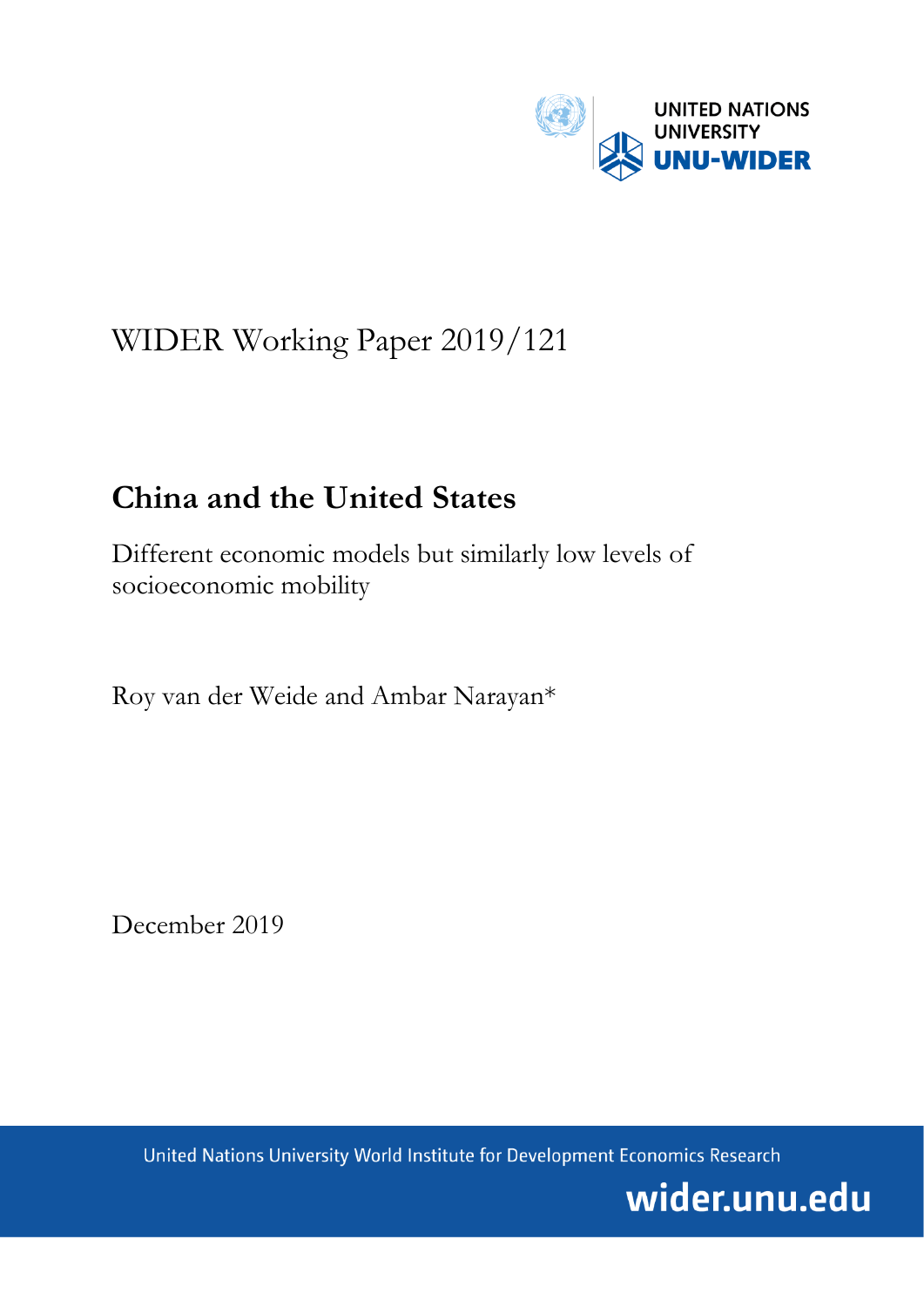**Abstract:** The United States and China are the world's largest economies. Together they are responsible for about one-third of the world's economic output. This paper aims to examine whether the two economic giants are also lands of opportunity where resources are allocated in a way that minimizes unrealized human potential. Our analysis shows that despite stark differences in their levels of development, the US and China report remarkably similar levels of socioeconomic mobility; a level that is considered low by international standards. The US's level of socioeconomic mobility has historically been low, with little to no progress over the last three to four decades. Before it embarked on its transition from planned to market economy, socioeconomic mobility was relatively high in China. However, as it underwent a period of rapid economic growth, China's socioeconomic mobility declined significantly. The paper concludes that the world's two major economic powers have converged to a low level of socioeconomic mobility where talent from disadvantaged backgrounds is excluded from opportunities, plausibly implying unrealized human potential and misallocation of resources on a large scale.

**Key words:** intergenerational mobility, inequality, equality of opportunity, education, income, China, United States

**JEL classification:** D3, D6, I24, J62

**Acknowledgements:** The authors are most grateful to John Giles, Branko Milanovic, Finn Tarp, Colin Xu, and Li Yang for providing valuable inputs and comments. We also wish to thank Rakesh Gupta Nichanametla Ramasubbaiah for excellent research assistance. The findings, interpretations, and conclusions expressed in this paper are entirely those of the authors. They do not necessarily represent the views of the International Bank for Reconstruction and Development/World Bank and its affiliated organizations, or those of the Executive Directors of the World Bank or the governments they represent.

\*Both authors World Bank. Corresponding author [rvanderweide@worldbank.org](mailto:rvanderweide@worldbank.org)

This study has been prepared within the UNU-WIDER project [Inequality in the Giants.](https://www.wider.unu.edu/node/28447)

Copyright © UNU-WIDER 2019

Information and requests: publications@wider.unu.edu

ISSN 1798-7237 ISBN 978-92-9256-757-6

<https://doi.org/10.35188/UNU-WIDER/2019/757-6>

Typescript prepared by Lorraine Telfer-Taivainen

The United Nations University World Institute for Development Economics Research provides economic analysis and policy advice with the aim of promoting sustainable and equitable development. The Institute began operations in 1985 in Helsinki, Finland, as the first research and training centre of the United Nations University. Today it is a unique blend of think tank, research institute, and UN agency — providing a range of services from policy advice to governments as well as freely available original research.

The Institute is funded through income from an endowment fund with additional contributions to its work programme from Finland, Sweden, and the United Kingdom as well as earmarked contributions for specific projects from a variety of donors.

Katajanokanlaituri 6 B, 00160 Helsinki, Finland

The views expressed in this paper are those of the author(s), and do not necessarily reflect the views of the Institute or the United Nations University, nor the programme/project donors.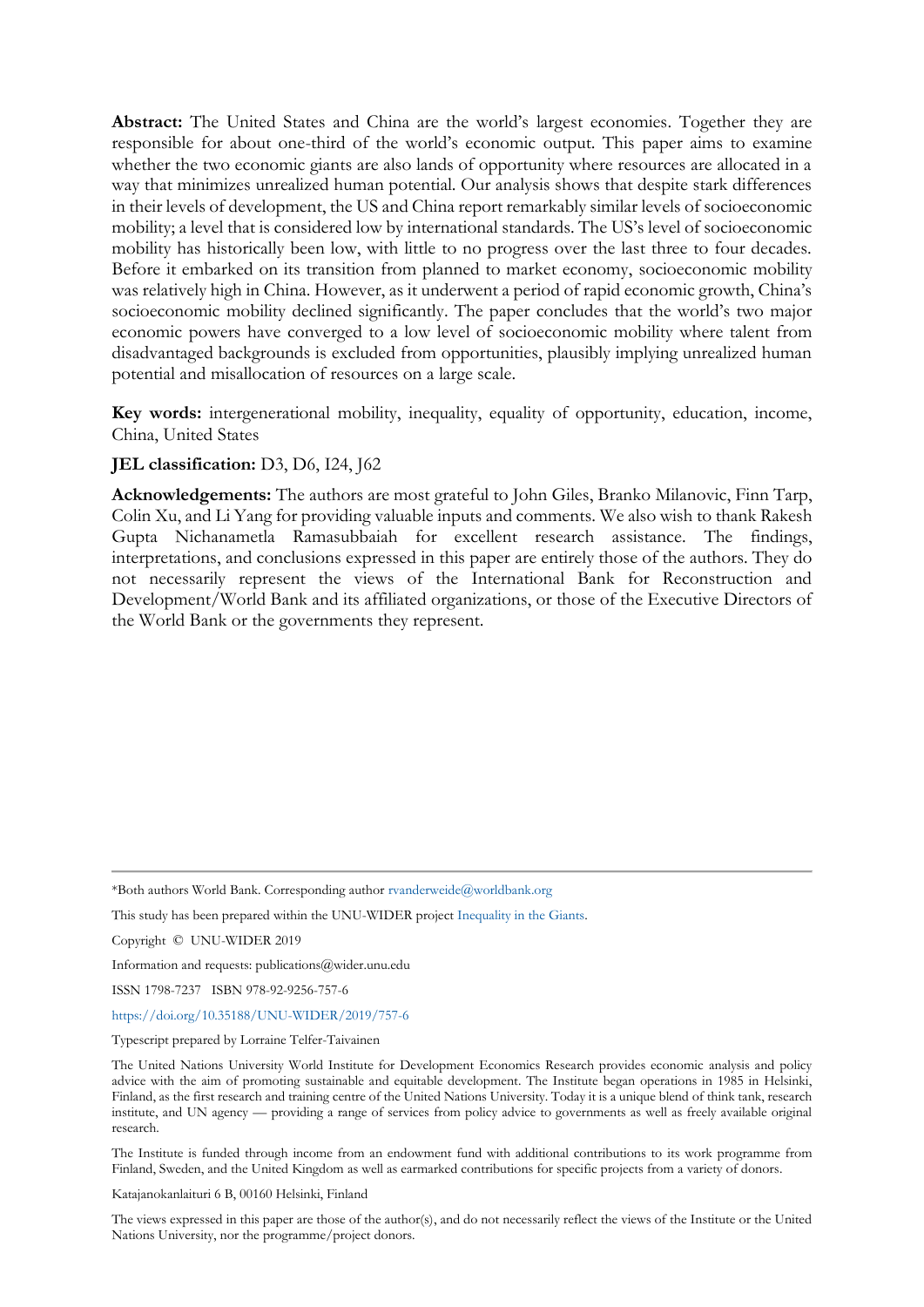### **1 Introduction**

The US and China are the world's largest economies, accounting for about one-third of the world's economic output. The two giants are different in a multitude of ways, including in population size, political system, and level of development. The US has historically ranked among the world's richest countries in per capita terms. But China has been catching up. While output per capita is still notably lower in China, rapid economic growth sustained over multiple decades has brought China to parity with the US in terms of aggregate output (Cheremukhin et al. 2015; Song et al. 2011; Zhu 2012; Zilibotti 2017).

The unprecedented economic development in China is said to have fuelled a level of optimism in the country. A recent op-ed in the *New York Times* observes that 'China is still much poorer overall than the US. But the Chinese have taken a commanding lead in that most intangible but valuable of economic indicators: optimism… the Chinese are now among the most optimistic people in the world — much more so than Americans and Europeans, according to public opinion surveys. What has changed? Most of all, an economic expansion without precedent in modern history' (Hernandez and Bui 2018). On the other hand, the US of course is home to the American Dream which embodies a certain degree of optimism. The American Dream represents the belief that with hard work and determination anyone can achieve success and prosperity. In 1931, James Truslow Adams defined it as 'life should be better and richer for everyone, with opportunity for each according to ability and achievement' regardless of the social class one is born into (Adams 1931).

Are these two economic giants indeed lands of opportunities where individuals have the best chances of realizing their human potential? A land of opportunity is a society where an individual's chances of success depend little on the socioeconomic status of the family he or she is born into. To what extent this is true for a country can be measured using indicators of intergenerational mobility. A country with higher intergenerational mobility is one where an individual's chances of success is more aligned with one's innate ability and efforts than with one's family background (a circumstance that is beyond a person's control). Low mobility, on the other hand, indicates an uneven playing field, which leads to a waste of human capital when talented individuals are not given the opportunity to realize their potential and misallocation of resources when rewards are not matched with ability. Resolving this is therefore likely to raise the stock of human capital, improve efficiency, and stimulate economic growth.

Levelling the playing field to stimulate socioeconomic mobility is costly. The large national incomes of the US and China, however, give these giants the necessary fiscal space to achieve exactly that. Yet, the existing empirical literature ranks the US as a country with a relatively low level of intergenerational mobility when compared to other high-income countries, mostly from Europe (Björklund and Jäntti 1997; Corak 2013). How does the US compare to China? And how has mobility co-evolved over time for these two giants?

First, we examine estimates of intergenerational mobility in income for the US and China along with estimates for 73 other countries that have recently been compiled by Equalchances 2018 and Narayan et al. 2018. Having estimates of income mobility for 75 countries representative of over 80 per cent of the world's population allows us to put the difference in income mobility between the US and China in a global perspective. Second, we estimate how intergenerational mobility in the two giants has co-evolved over time by focusing on mobility in education for individuals born in the 1940s up to those born in the 1980s (the youngest cohort that will have had a chance to complete their education at the time the survey data was collected).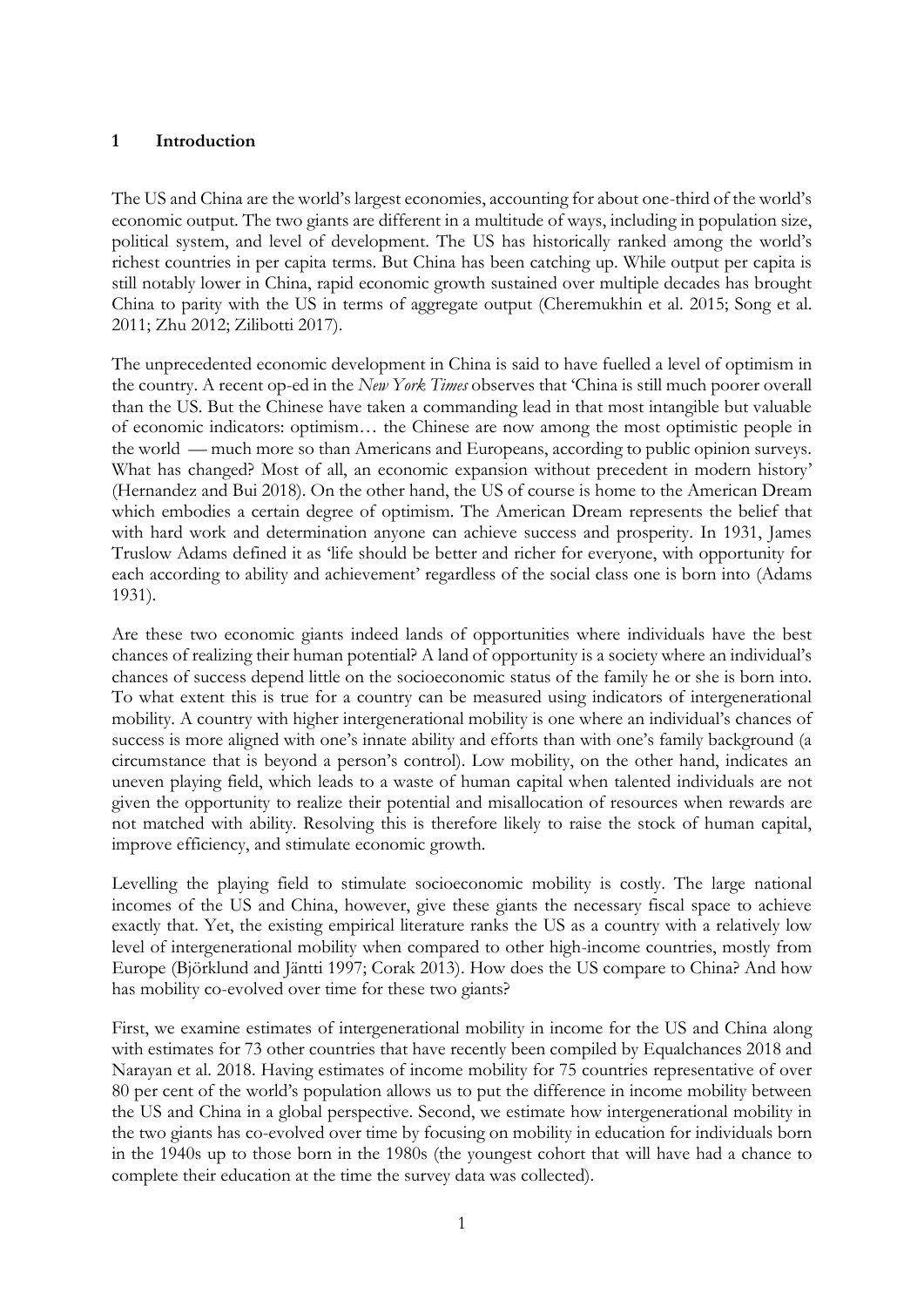The data used to estimate education mobility are the Panel Study of Income Dynamics (PSID) from 2015 for the US and the China Family Planning Survey (CFPS) from 2012. We will distinguish between two different concepts of intergenerational mobility which we refer to as absolute mobility and relative mobility. Absolute mobility measures how much progress the present generation as a whole has made in comparison to the previous generation. Relative mobility measures the degree to which the success of any one individual is contingent on the family background he/she is born into. Our findings are summarized in the concluding remarks.

The paper is organized as follows. Section 2 introduces the different measures of intergenerational mobility and the data we use to estimate these measures. Section 3 places the estimates of income mobility for the US and China into a global context and confirms the strong relationship between income mobility and education mobility. A study of the co-evolution over time of absolute and relative mobility in education is presented in Sections 4 and 5. Section 6 provides a brief history of policy changes and economic conditions in the US and China that will help put the observed trends in economic mobility into context. A comprehensive overview of the literature on policy interventions designed to stimulate mobility, mostly derived from applications to the US, is presented in Section 7. Finally, Section 8 concludes.

#### **2 Measuring intergenerational mobility**

#### **2.1 Measures of intergenerational mobility**

Socioeconomic mobility has been interpreted in the social science literature in several ways. We consider two distinct concepts of intergenerational mobility often used in the economic literature, which we refer to as absolute mobility and relative mobility. Absolute mobility measures the extent of progress one generation as a whole has made in comparison to the previous generation, while relative mobility measures the degree to which one's success is contingent on the success of one's parents.

Let  $y_i^c$  denote the socioeconomic status of individual *i*. Similarly, let  $y_i^p$  denote the socioeconomic status of their parents. Examples of socioeconomic status include one's level of income, education, and occupational prestige. The intergenerational transmission of socioeconomic status is often described by the following linear model:

$$
y_i^c = c + by_i^p + u_i,
$$

where  $u_i$  denotes an error term with mean zero. Empirical estimates of  $b$  generally lie between the values 0 and 1.

We measure absolute mobility as the share of individuals who have been able to surpass their parents:  $M_A = Pr[y_i^c > y_i^p]$ . For relative mobility, we consider a variety of different indicators: (a) 1-*b*, i.e. one minus the regression coefficient from eq. (1), (b) 1-*ρ* , i.e. one minus the Pearson correlation *ρ* between  $y_i^c$  and  $y_i^p$ , (c) *BHQ4*, i.e. the likelihood that an individual reaches the top quarter of their generation given that he/she is born to parents from the bottom half of their generation, and (d)  $\mu_0^{50}$ , i.e. the expected rank of a child (in the child education distribution) whose parents are in the bottom 50 per cent of the parent education rank distribution. All these measures are common choices in the literature on intergenerational mobility, each with its own pros and cons. The last measure is one that is advocated by Asher et al. (2019).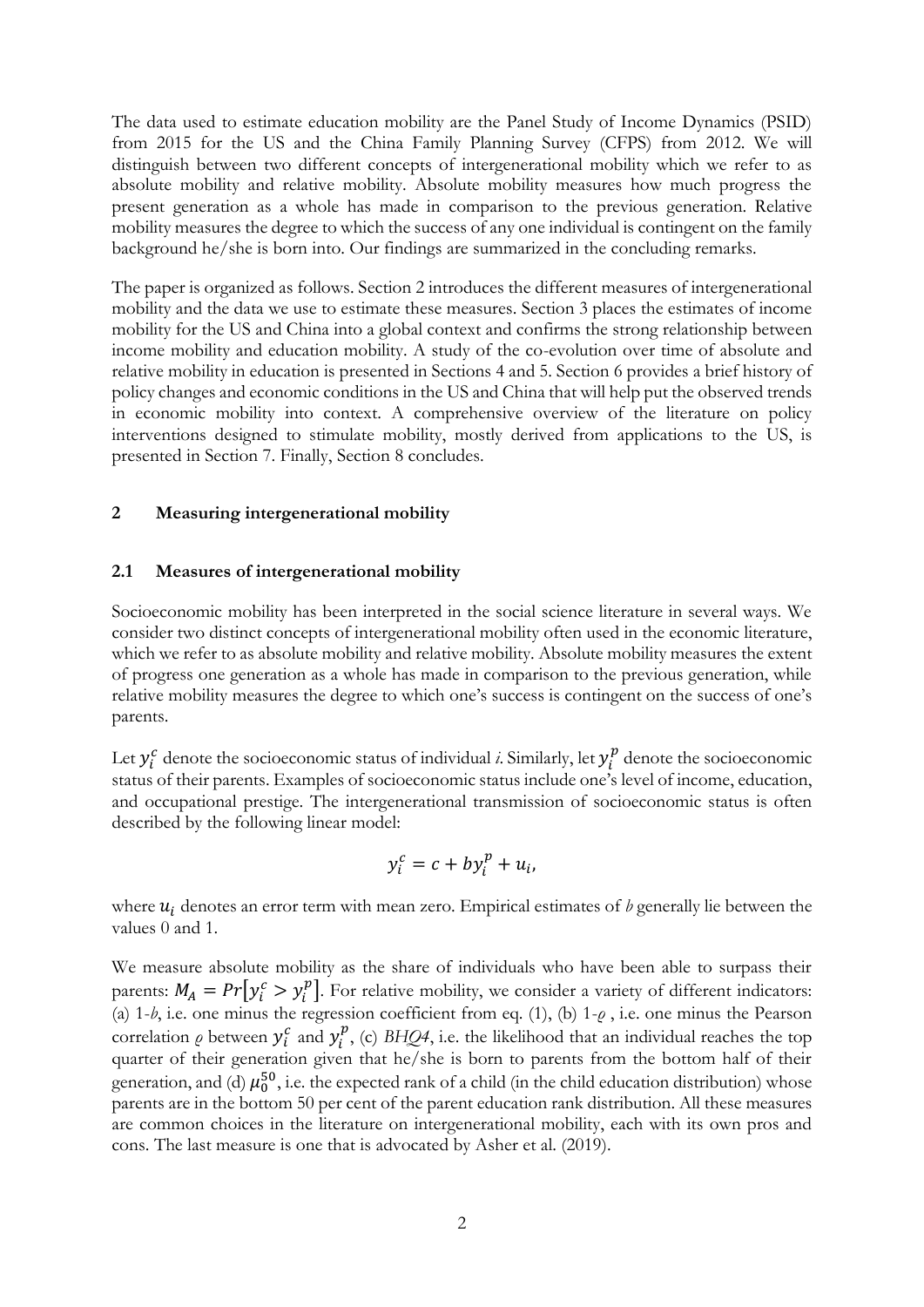Note that all four measures of relative mobility capture the degree to which one's socioeconomic status is determined by the socioeconomic status of one's parents. The highest values of relative mobility are obtained when individual success is independent from the parental background one is born into, in which case 1-*b* and 1-*ρ* would both reach unity (as the regression and correlation coefficients both tend to zero); and all individuals, including those whose parents rank in the bottom half of their generation, would have a 25 per cent likelihood of reaching the top quarter of their generation with an expected rank of 50.

The different measures of relative mobility capture the relationship between parental and individual socioeconomic status in different ways. The measures 1-*b* and 1-*ρ* focus on the strength of the relationship between parental and offspring outcomes, while BHQ4 and  $\mu_0^{50}$  are also sensitive to the direction of mobility from one generation to the next. Between the four measures,  $\rho$  is the only measure that is invariant to the marginal distributions, i.e. it is the only measure that is not sensitive to changes in the levels of inequality in socioeconomic outcomes across generations.

## **2.2 Estimating intergenerational mobility**

### *Education mobility*

 $y_i^c$  and  $y_i^p$  in this case denote the level of education of individual *i* and their parents, measured by years of schooling. Boys and girls are pooled. Parental education is measured by the education level of the parent with higher education. This means that boys and girls are compared against the exact same benchmark, namely their most educated parent.

Focusing on education in the measurement of intergenerational mobility has advantages and disadvantages. One advantage is that an individual's education attainment does not change after a certain age when all education is likely to be completed. The same is not true for income, which varies across a person's life-cycle as he/she accumulates experience.

A potential disadvantage, however, is that education data can be relatively coarse, particularly in countries where large shares of the population have little to no education. This particularly affects the estimation of BHQ4 and  $\mu_0^{50}$ , which requires the identification of individuals whose parents are in the bottom half of the parent education distribution. If most parents have no education for example, then it is not clear which parents should be considered for the bottom half. Asher et al. (2019) put forward an approach to estimate upper and lower bounds for these mobility measures using coarse parental education data. We will use the midpoint between those two bounds as our point estimate.

The coarseness of education data may also affect the measurement of absolute mobility, and particularly its cross-country comparability, if the extent of coarseness varies between countries. For this reason, we harmonize coarseness by constructing a categorical variable with five categories of completed education that can be defined in a consistent manner in both countries: (i) no education, (ii) primary, (iii) lower secondary, (iv) upper secondary, and (v) tertiary (including higher vocational). This variable is only used to establish whether an individual has surpassed their parent's level of education or not, i.e. to estimate absolute mobility. All measures of relative mobility are estimated using years of schooling as the outcome of interest.

A second limitation of education data is that there is a maximum to the amount of education any given individual can obtain. This education 'ceiling' poses a challenge for the measurement of absolute mobility in particular. When parents have the highest level of education, there is no scope for their children to surpass their education. We resolve this by excluding individuals whose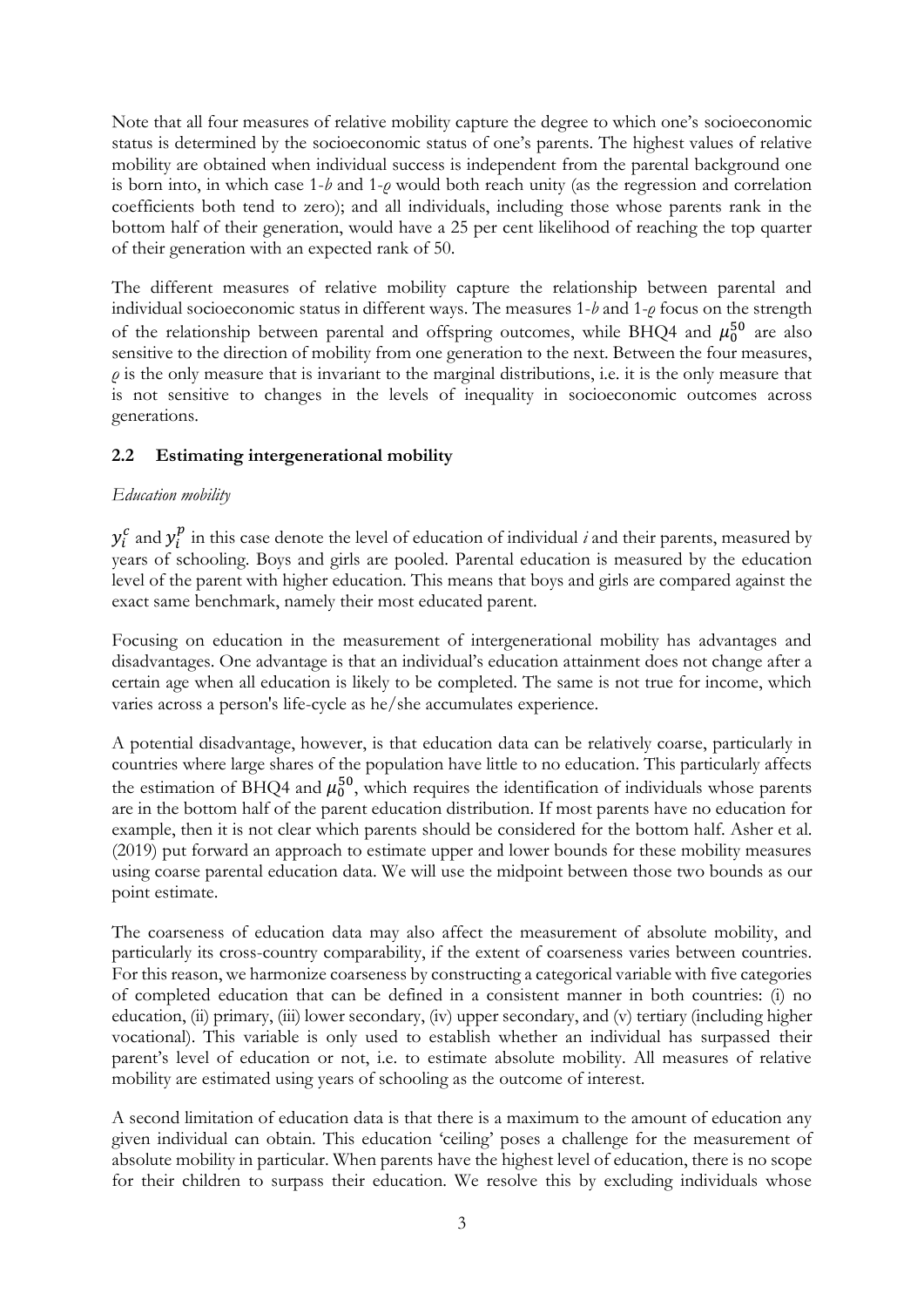parents have attained a tertiary degree (i.e. the highest education category considered), such that all individual for whom absolute mobility is evaluated has a positive chance of surpassing their parents.

#### *Income mobility*

Intergenerational income mobility is commonly measured by 1-*b*. Recall the linear intergenerational regression:

$$
y_i^c = c + by_i^p + u_i,
$$

where  $y_i^c$  and  $y_i^p$  now [in this case] denote log permanent income (i.e. lifetime earnings) of individual *i* and their parents, respectively. The regression coefficient *b* is often referred to as the income elasticity;  $b=0.4$  indicates that 40 per cent of differences in parental incomes are transmitted to the next generation.

We use retrospective data on parental education and age to predict parental earnings, which can then be used as an instrument in the intergenerational earnings regression. This Two-Sample Two-Stage Least Squares (TSTSLS) approach involves the following steps (see e.g. Björklund and Jäntti 1997): (i) estimate an income equation from an older sample that is representative of the current population of parents when they were younger (a sample of 'pseudo-parents'), (ii) use the estimated model coefficients (i.e. returns to education and experience) to predict parent income earnings at reference age using the retrospective data on the age and education of the parents as predictors, and (iii) regress offspring earnings at reference age on predicted parent earnings at reference age. Further details on the estimation of the income elasticity  $\boldsymbol{b}$  are included in the Appendix.

#### **2.3 Data**

Estimates of intergenerational income elasticity are obtained directly from Equalchances (2018) and GDIM (2018). <sup>1</sup> These sources also provide estimates of the income elasticity for 73 other countries (i.e. 75 countries in total including the US and China), allowing us to place the estimates for the US and China in a global context. To facilitate cross-country comparability, all estimates have been compiled using TSTSLS as outlined in Section 2.2 with parental education and occupation serving as instruments for parental income, including for countries where parental income is in fact observed in the data (the US included). This database includes one estimate of the income elasticity per country, capturing [measuring] the intergenerational transmission of income between the generation born in the 1950/60s and their offspring born in the 1970/80s. These data however do not allow us to track income mobility over time. To estimate intergenerational mobility in education in China and the US, we will be using the China Family Planning Survey (CFPS) from 2012 and the US Panel Study of Income Dynamics (PSID) from 2015, respectively. Both surveys are nationally representative and include parental education data for individuals of all ages.<sup>2</sup>

<sup>&</sup>lt;sup>1</sup> The Global Database of Intergenerational Mobility (GDIM) was compiled by Narayan et al. (2018).

 $2$  The sample size of individuals aged 21 or older is about 16,000 in the PSID and 33,000 in the CFPS. In the case of China, the sampling frame does not include Hong Kong, Hainan, Inner Mongolia, Macao, Ningxia, Taiwan, Tibet, Qinghai, and Xinjiang. Data on father's education is available for 85 per cent of the PSID sample and 90 per cent of the CFPS sample. Coverage of mother's education is higher still; about 90 per cent of the PSID sample and 93 per cent of the CFPS sample.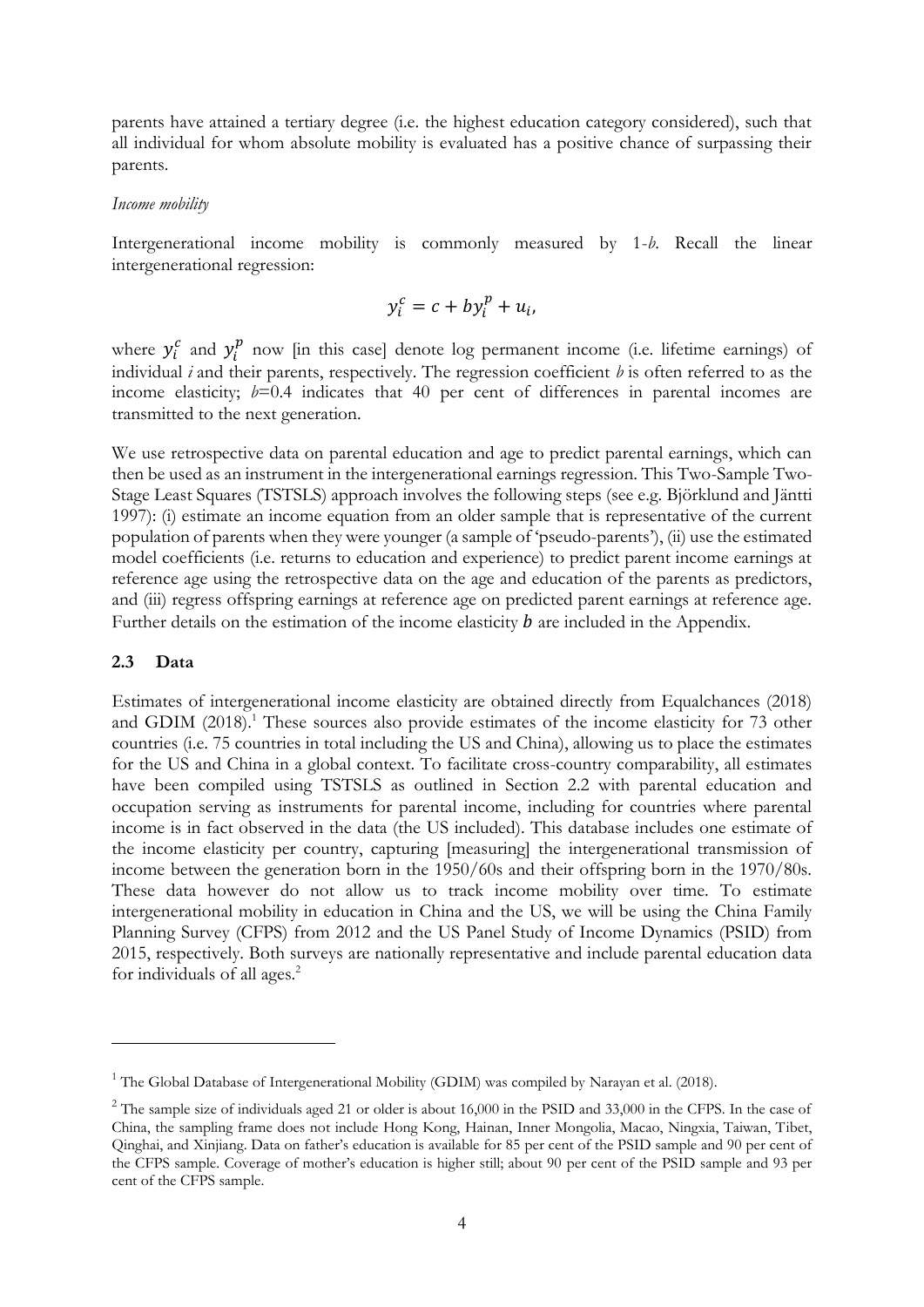In both surveys, individual education is recorded in two complementary variables: years of schooling completed and grade completed. We treat the former as a continuous variable and the latter as a categorical variable. While each survey distinguishes between eight different grades, the choice of grades does not correspond perfectly, most notably the higher levels. The grades used in the PSID (CFPS) are: (1) less than primary (idem), (2) primary (idem), (3) lower secondary (junior high-school), (4) upper secondary (senior high-school), (5) post-secondary non-tertiary (three year college), (6) short-cycle tertiary (bachelor degree), (7) bachelor (masters), and (8) masters or doctorate (doctorate). In the PSID, parental education is also available as both a continuous (years of schooling) and a categorical (grade completed) variable. In the CFPS however, parental education is only available as a categorical variable. We convert the latter to years of schooling using UNESCO sources containing country- and year-specific mappings on the duration of educational programs.<sup>3</sup>

All four measures of relative mobility are estimated using years of schooling (for both the individual and their parents), which is the most disaggregated indicator for education. For the estimation of absolute mobility or the share of individuals who have surpassed their parents in terms of education, we construct a new categorical education variable that harmonizes the highest grade completed between the two surveys, so as to maximize cross-country comparability of our estimates between the US and China. The harmonized education categories are: (i) no education, (ii) primary, (iii) lower secondary, (iv) upper secondary, and (v) tertiary (including higher vocational). Note that if we were to use the years of schooling variable to estimate absolute mobility in the US along with the categorical education variable available for China, then the threshold for qualifying as absolutely mobile would be comparatively lower in the U.S; one would only need one more year of schooling than one's parents, compared to completing one additional grade of education (i.e. multiple years of schooling) in China.

Using these data, we will track intergenerational mobility in education for those born in the 1950s to those born in the 1980s. The decade cohorts are defined as all individuals born between the first and last day of the relevant decade, i.e. individuals from the 1980s cohort are born between 1 January 1980 and 31 December 1989. The 1980s cohort denotes the youngest cohort for which all members will have had the chance to complete their education at the time of survey data collection. Note however that individuals born in the 1980s will have benefited from public policies effective in the 1990s and 2000s, which means that estimates of intergenerational mobility for the 1980s cohort provide a measure of the extent to which recent policy interventions have been able to level the playing field.

### **3 Income versus education mobility**

In a 2012 speech, Council of Economic Advisers' chairman, Alan Krueger, observed the negative relationship between income inequality and intergenerational income mobility using data from Miles Corak for a select number of mostly developed and emerging countries. This relationship has become known as the Great Gatsby curve, see e.g. Corak (2013). Social democracies such as Denmark, Norway and Finland stand out as countries with low levels of inequality and some of

 $3$  Two sources of information are used. The first source [\(http://uis.unesco.org/en/isced-mappings\)](http://uis.unesco.org/en/isced-mappings) for the most part only conveys the duration of ISCED categories in 1997 and 2011. This source is supplemented with information from UNESCO's online database ([http://data.uis.unesco.org/\)](http://data.uis.unesco.org/), which outlines the length of durations of ISCED categories by year from 1970. For further details, see Narayan et al. (2018).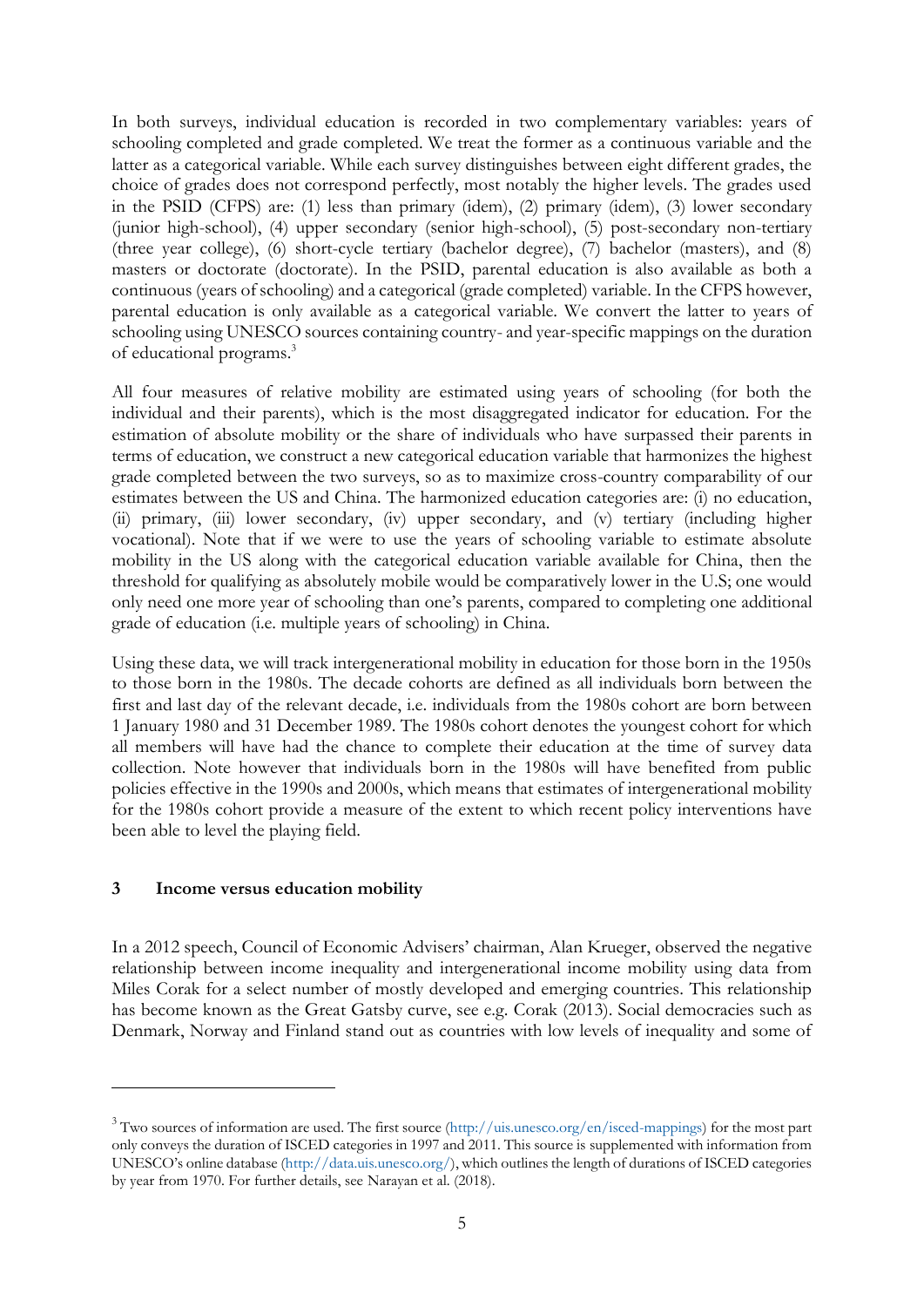the highest levels of mobility. At the other end of the curve are Brazil and Chile, countries with some of the highest levels of inequality and lowest levels of mobility.

#### Figure 1: Great Gatsby curve



Source: authors' illustration based on GDIM (2018), Equalchances (2018), and PovcalNet data.

It should be noted that the Great Gatsby curve (GGC) describes a correlation, not a causal relationship. Factors that may be driving both inequality and socioeconomic mobility include large differences in quality of schooling and healthcare and differential access to these elementary services depending on the socioeconomic background children are born into, discrimination in the labour market, imperfect credit markets, etc. One could argue that a country's position on the GGC is (in part) determined by how that country ranks in terms of inequality of opportunity, fairness, and meritocracy. In a 2013 column on the Great Gatsby curve, *The Economist* invokes these concepts as it compares the positions of the US with that of European countries along the curve: 'The argument over the Great Gatsby curve is an argument about whether America's economy is fair… whether you are rich or poor in Europe or America depends to a great extent not on your own qualities of efforts, but on where you happen to be born. America is not a meritocracy…not only do those born rich tend to stay rich and vice versa, just being born in one state or another makes a huge difference to your lifelong earnings' (Mustafa Suleyman 2013). This observation is also highlighted in a recent study by Milanovic (2015).

How does the US compare to China in terms of inequality and socioeconomic mobility? Figure 1 shows an updated version of the Great Gatsby curve that provides global coverage by expanding the number of countries to 75, including the developed, emerging and developing countries. The size of the dots is proportional to the size of the country's economy. The US and China, standing out as the world's two largest economies, are seen to closely fit the curve with remarkably little space between them. China is slightly more mobile and reports lower level of inequality during parents' generation. But the differences are small when viewed from a global perspective, and inequality in China has since caught up; present generations in China and the US experience very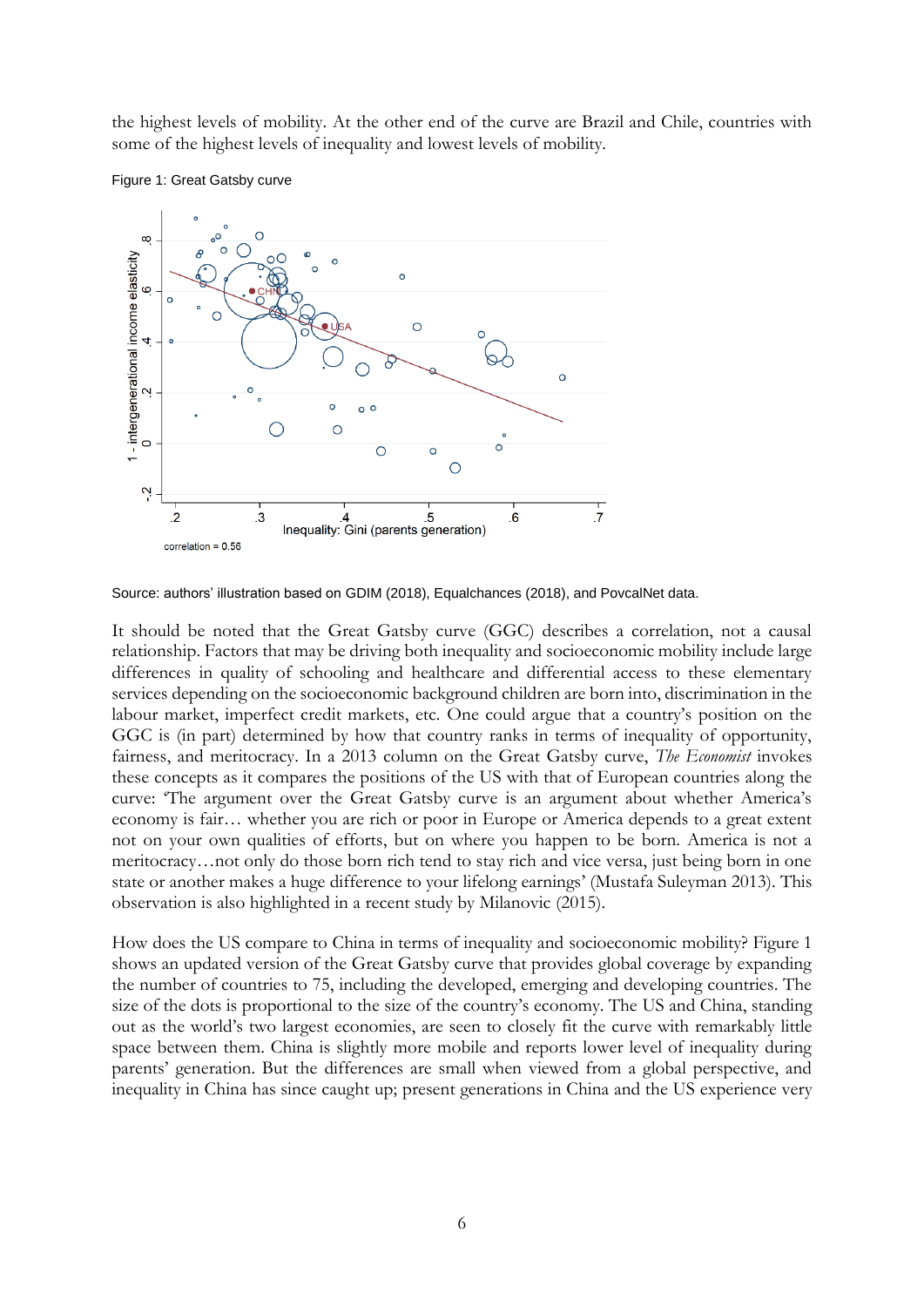similar levels of inequality, see e.g. Piketty et al. (2019) and Li et al. (2018). <sup>4</sup> The US, with income mobility comparable with selected emerging and developing countries, is notably less mobile than most high-income countries.

How has intergenerational mobility co-evolved over time? We will try to answer this question by examining intergenerational mobility in education for both countries. This allows us to estimate and compare time-trends in mobility between the two countries over an extended period of time. Education denotes an important aspect of economic well-being, and education mobility arguably has a strong association with income mobility as human capital is a key determinant of individual wage earnings.





Source: authors' illustration based on GDIM (2018), Equalchances (2018) data.

The last statement is confirmed in Figure 2 which plots estimates of income mobility against estimates of education mobility for the same set of 75 countries. The two distinct measures of mobility are seen to be strongly, but not perfectly, correlated. The imperfect correlation seems intuitive. Abstracting away from estimation error(s), income mobility is also a function of whether factor markets are creating a level playing field in terms of economic opportunities (such as jobs, wages, and access to credit) in addition to reflecting differences in human capital, while education mobility solely captures the degree to which human capital accumulation is fair and efficient.

### **4 Absolute mobility in education**

Without exception, parents would like to see their children have a higher standard of living, and with it a better life, than they had themselves. When children are asked, they too tend to consider

<sup>&</sup>lt;sup>4</sup> In both the US and China, present inequality levels are high by international standards. This could negatively impact on future growth prospects (Benjamin et al. 2011; van der Weide and Milanovic 2018), particularly where high inequality reflects high inequality of opportunity and low intergenerational mobility. In the case of China, inequality at the national level has also been found to reflect significant intra-provincial inequality (Hussain et al. 1994).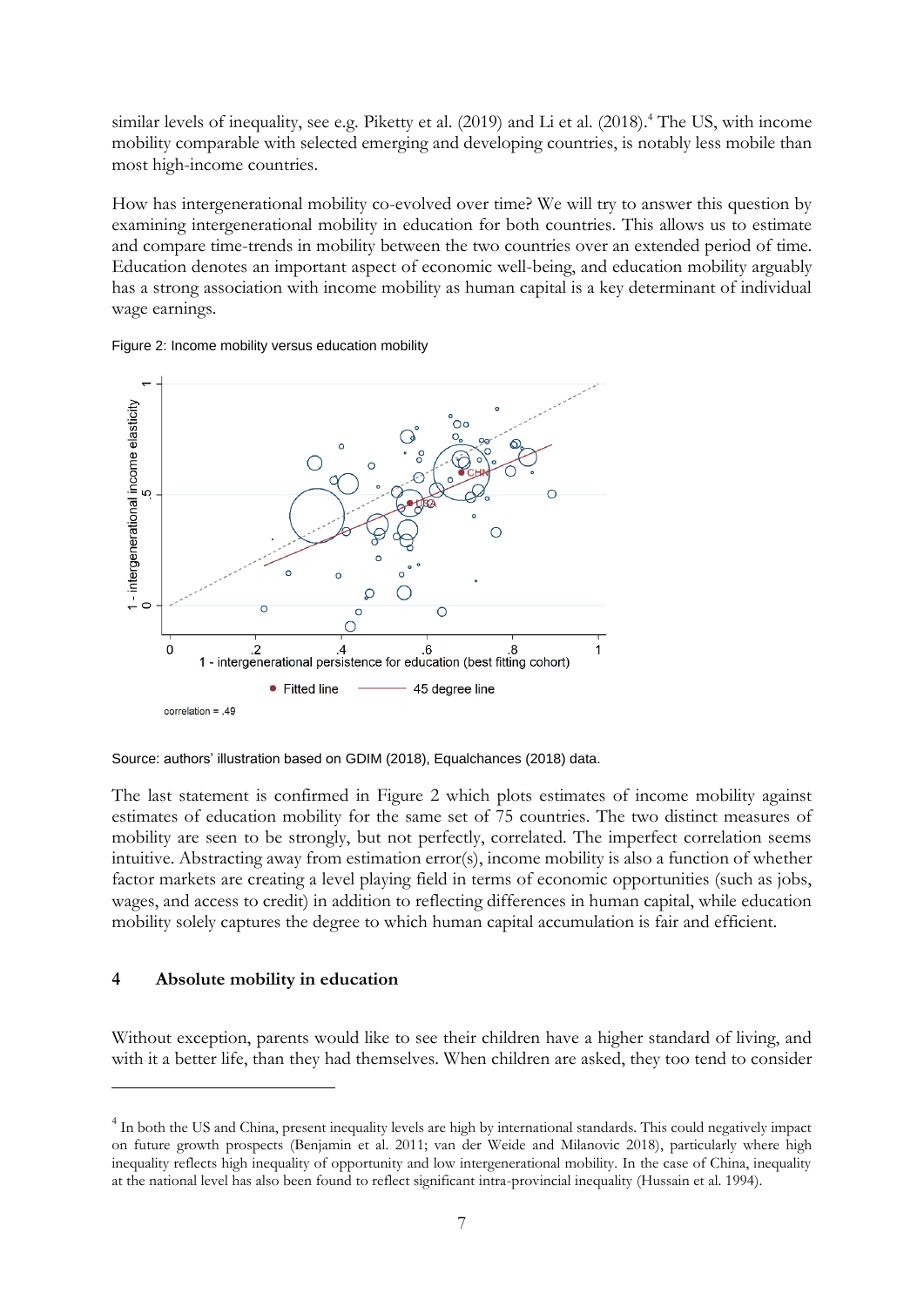their parents a natural benchmark to compare their economic progress against (Chetty et al. 2017; Goldthorpe 1987; Hochschild 2016). The measure of absolute mobility considered here, the percentage of children who managed to surpass their parents in terms of education, is arguably the simplest possible indicator that captures this notion of progress.

In a recent study, Chetty et al. (2017) estimate that the US did exceptionally well by this measure for the generations born between 1940–60, when over 90 per cent of children managed to do better than their parents in terms of income. Absolute mobility in income in the US has since fallen to around 50 per cent for the generation born in the 1980s, i.e. Millennials are the first generation in the modern US history who will be worse-off on average than their parents.





Source: authors' illustration based on GDIM (2018) data.

Does absolute mobility in education show a similarly steep decline in the US? And how does the time-evolution of absolute mobility in China compare? The answers to both questions can be found in Figure 3, which plots the time-trends in absolute mobility in education for both countries over a 40-year period, namely for individuals born in the 1950s up to individuals born in the 1980s. We find that: (1) absolute mobility in education and income show very similar trends in the US (see Chetty et al. (2017) for the time-trend of absolute mobility in income), and (2) while absolute mobility has been declining throughout the period in the US, it increased in China from the 1950s to the 1960s generation and declined slightly since then. Absolute mobility was lower in China for the generation born in the 1950s, but China since surpassed the US in terms of absolute mobility a decade later. The time-trend in absolute mobility for China largely matches the trend observed for the global average of emerging and developing countries (see e.g. Narayan et al. 2018).

The observation that absolute mobility is now higher in China than it is in the US is not entirely surprising, given that the bar for surpassing the education level of one's parents is lower in China as parents in China have on average lower levels of education compared to parents in the US. This is confirmed in Figure 4, which plots the share of parents and offspring with a tertiary degree over time in both countries; about 4 per cent of parents of individuals born in the 1980s completed a tertiary degree in China compared to 55 per cent of parents in the US. The bar for surpassing one's parents is of course not the only factor at play in determining educational mobility. The capacity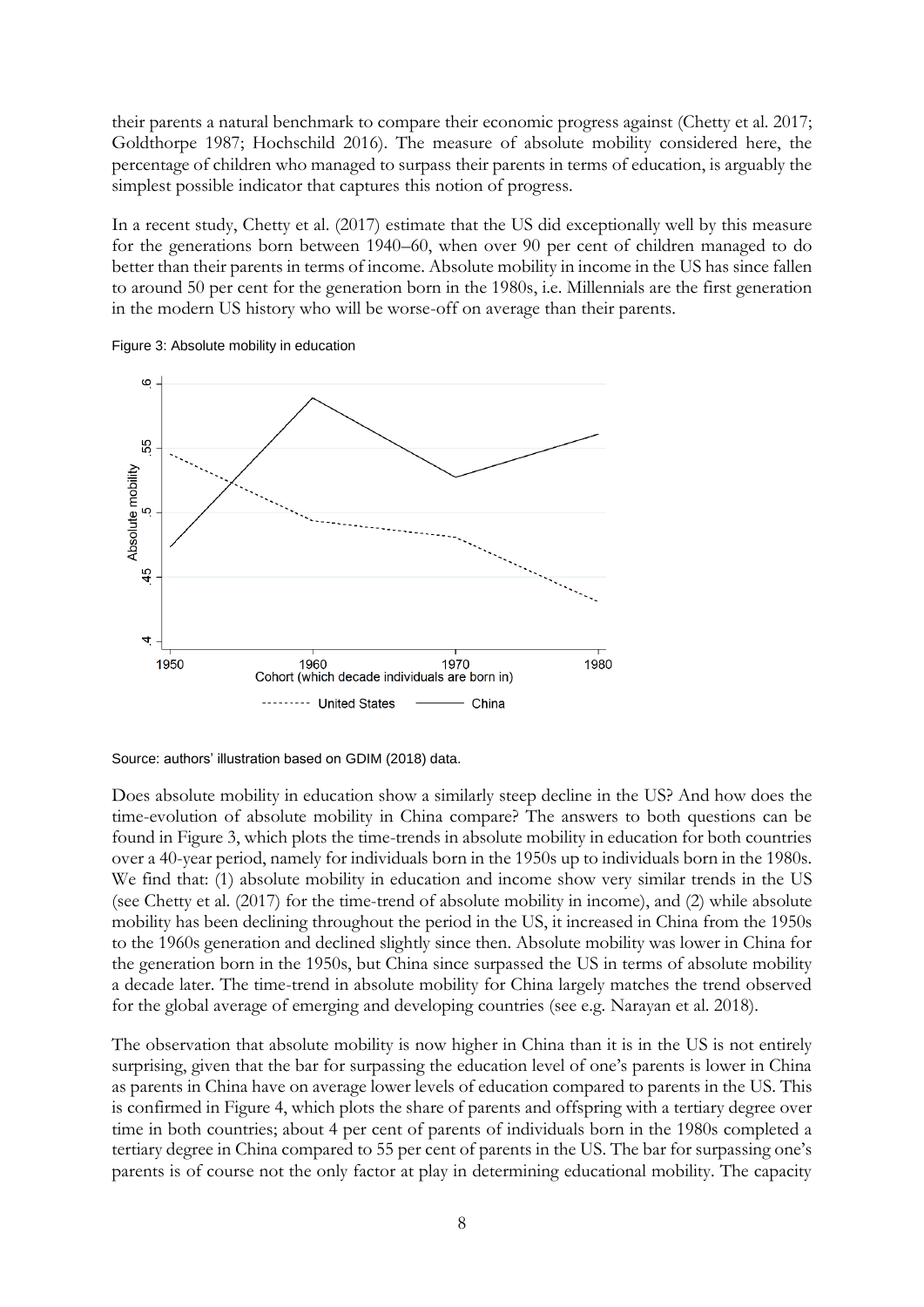to educate children is another factor that is likely to push absolute mobility in the opposite direction as countries get richer — richer nations have a better-resourced education system that leads to a higher capacity to educate its children, as well as a more educated population, which implies a higher bar for surpassing one's parents in terms of education. For the present generation, the net effect of these two opposing forces yields a higher level of absolute mobility in education in China when compared to the US.



Figure 4: Share with a tertiary education

Source: authors' illustration based on GDIM (2018) data.

#### 5 **Relative mobility in education**

A country with high relative intergenerational mobility is a country where an individual's chances of success is not contingent on the socioeconomic success of his or her parents. Governments may have several reasons for seeking to improve relative mobility. In addition to arguments of fairness, there are economic arguments. When mobility is low, individuals are not operating on a level playing field. The odds of someone born to non-affluent parents will be stacked against him or her. This is not only unfair, but it also leads to a waste of human capital, as talented individuals may not be given the opportunity to reach their full potential. Reducing this inefficiency will arguably raise the stock of human capital and thereby stimulate economic growth. Since the waste of human capital tends to be concentrated toward the bottom of the distribution, the growth brought about by mobility-promoting policy interventions will more likely than not be of an inclusive nature.

Using a novel dataset for the US, Chetty et al. (2014) is able to estimate relative intergenerational mobility down to the commuting zone and county level, observing that mobility varies considerably within the country and within states.<sup>5</sup> Some parts of the US are found to be just as mobile as some of the most mobile countries in Europe, while in other parts of the country,

<sup>5</sup> Corak (2019) has extended this analysis to Canada.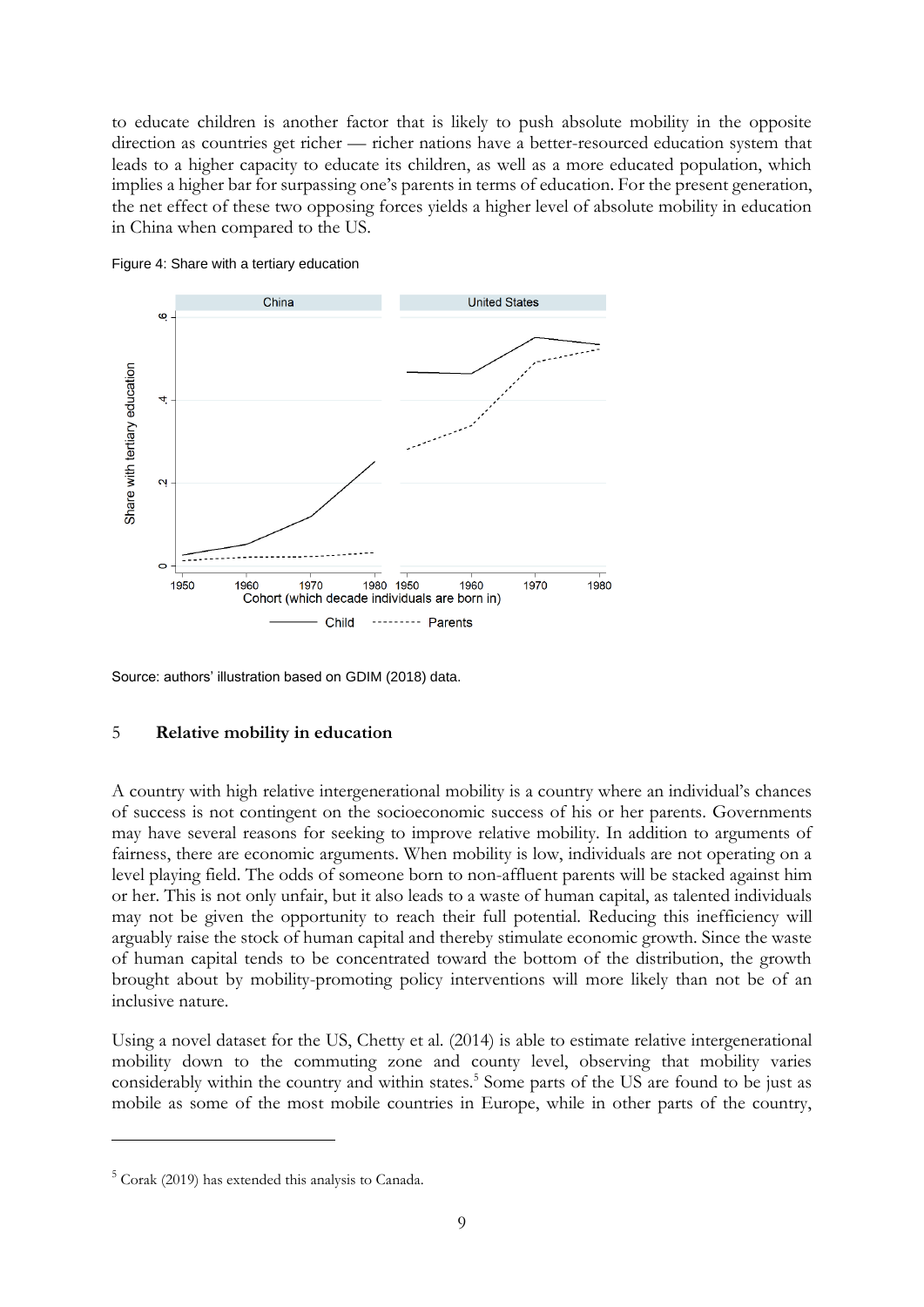children face a steep uphill struggle to escape poverty when born into it. They also find that the more mobile areas within the US tend to be areas that are less residentially segregated (i.e. households from different socioeconomic backgrounds and different race reside in the same neighbourhoods), have less inequality, higher quality public school systems, stronger social networks, and stronger family structures.



Figure 5: Relative mobility in education

Source: authors' illustration based on GDIM (2018) data.

Focusing on intergenerational mobility in education, we are able to compare the time-trends in relative mobility between the two giants, the US and China, see Figure 5. While the three different measures of relative mobility show slightly different trends for the US, we identify a number of conclusive observations: (1) relative mobility is declining in China while it is stagnating in the US (mobility in the US is increasing by one measure (the correlation coefficient) and decreasing by another (the two measures of relative upward mobility)), (2) relative mobility was historically higher in China but the two giants appear to be converging to a similar level of mobility. The stagnation in intergenerational mobility observed in the US for individuals born after 1950 is consistent with estimates obtained in the existing literature, see e.g. Hilger (2015). For perspective, Narayan et al. (2018) establish that the developing and emerging world dominate the list of countries with the lowest rates of relative upward mobility (BHQ4) for the 1980s generation. Among the bottom 50 countries, 46 are developing or emerging countries, while only four are high-income, including the US. In the median developing and emerging country, less than 15 per cent of those born into the bottom half make it to the top quarter, while more than two-thirds stay in the bottom half.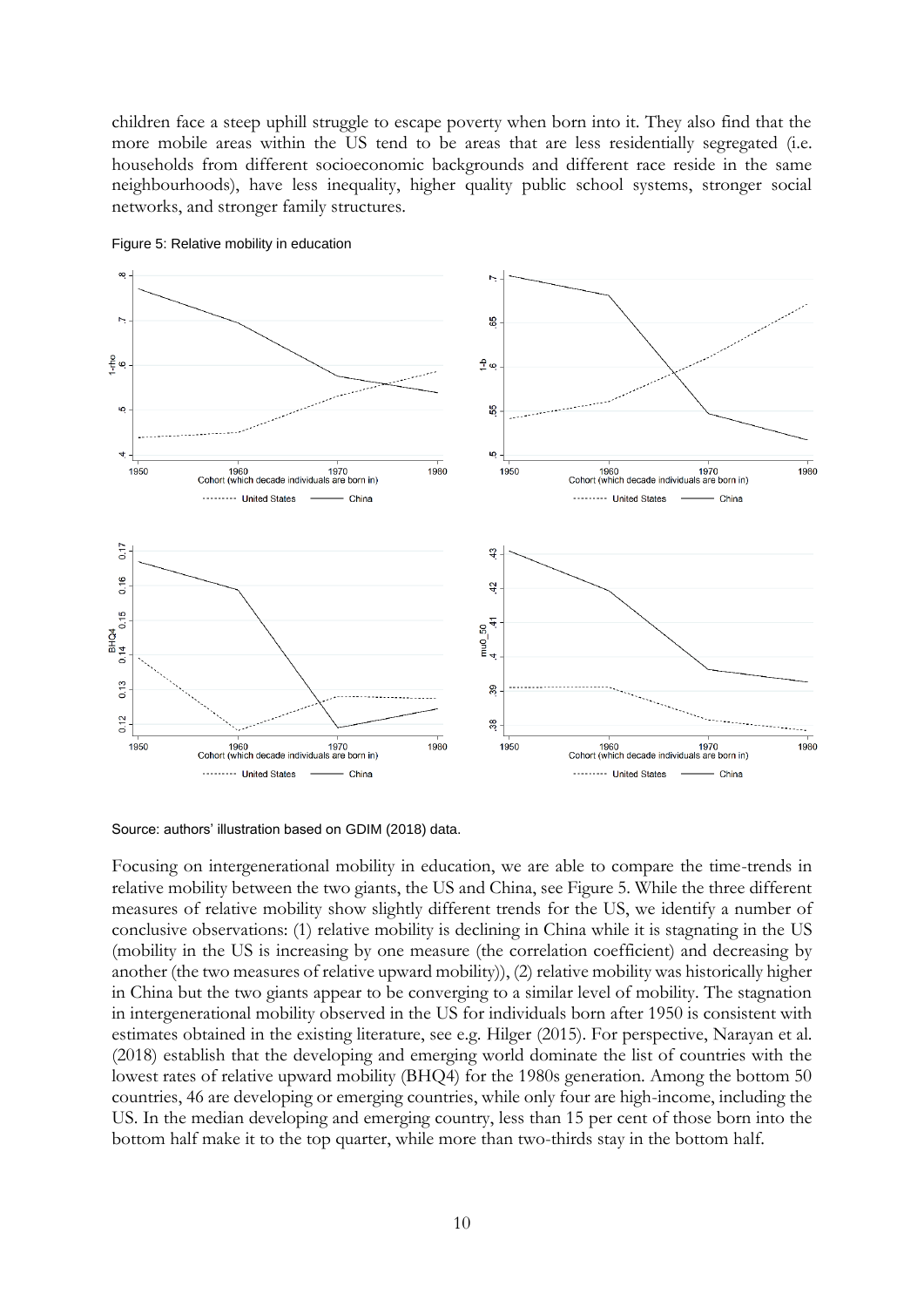The observation that intergenerational mobility in China has steadily decreased over the past decades is consistent with the existing literature. Fan et al. (2015) study intergenerational mobility for two cohorts — individuals born between 1949–70 and those born after 1970 — and find that mobility is lower for the younger cohort. Using the 1990 and 2000 Chinese Population Censuses, Magnani and Zhu (2015) find that intergenerational persistence in education increased between individuals born between 1966–70 to individuals born between 1976–80. Chen et al. (2015) find that intergenerational has been declining for individuals born after 1950, but that it has been increasing before that (i.e. for older generations). Golley and Kong (2013) similarly observe a decline in mobility during that period, most notably for rural households.





Source: authors' illustration based on GDIM (2018) and Maddison Project Database data.

Interestingly, the decline in intergenerational mobility in China and stagnation in the US was accompanied by large economic expansions in both countries, see Figure 6. This contrast is particularly obvious in China. It is one of few countries where mobility has declined significantly during a time of rapid economic growth (see e.g. Narayan et al. 2018). In general, a larger economic output and national income implies an increased fiscal space that would permit the funding of policy interventions that would stimulate socioeconomic mobility. It may be of course that the latter has not been a policy priority in both China and the US.

China underwent a massive expansion in educational attainment and achieved an unprecedented reduction in poverty over the last three to four decades (Montalvo and Ravallion 2010; Ravallion 2009; Ravallion and Chen 2007). Several explanations for why relative mobility in education has worsened while educational attainment has increased have been suggested. Chen et al. (2019) argue that the expansion of education has not sufficiently reached children from disadvantaged backgrounds. Conceivably, the expansion of higher education in particular would have primarily benefitted the elites. Chen et al. (2019) argue that many children did not meet the requirements for enrolment in higher education establishments.

The move from a planned to a market economy may also have played a part. It has shifted responsibility from the state to the individual and the family, which may have led to an increase in the importance of family networks impeding intergenerational mobility (Gong et al. 2012). The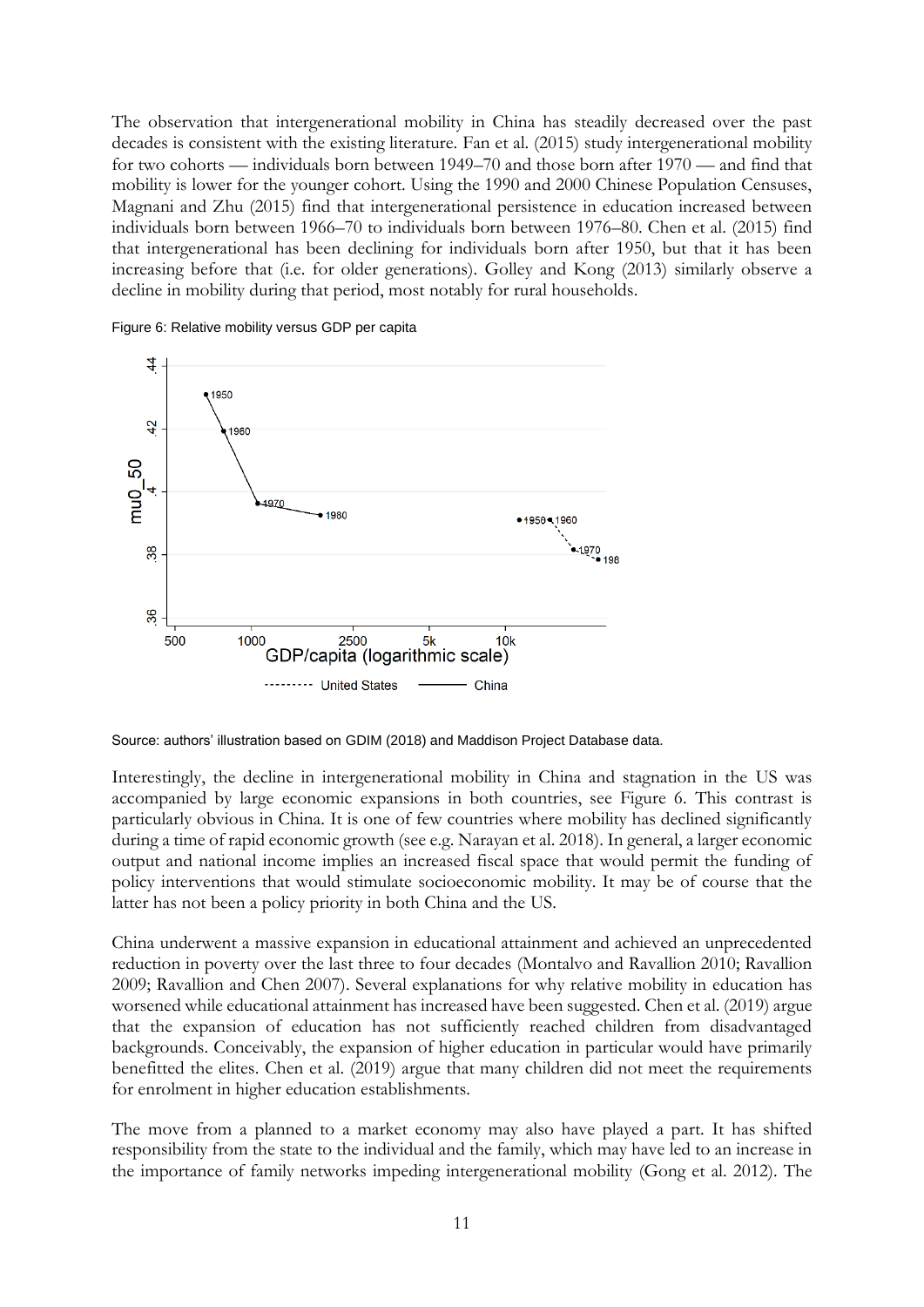decline in intergenerational mobility could also be related to rising returns to higher education and rising costs of higher education. Magnani and Zhu (2015) and Fan et al. (2015) both find that returns to education have increased in recent decades, which can increase the incentives of betteroff parents to invest even more in children's education. Fan et al. (2015) find that tuition fees for tertiary education have increased significantly, which can make it harder for children from lowincome backgrounds to access and complete a higher education.

#### **6 Policy changes in China and the US underlying the trends in socioeconomic mobility**

### **6.1 US**

Socioeconomic mobility in the US has historically been low relative to high-income countries with comparable levels of national income per capita and has shown little to no progress over the last three decades. Chetty et al. (2017) also finds that there has been a large decline in the rate of absolute *upward* mobility in income across successive US birth cohorts — just half of children born in 1984 were earning more than their parents compared to 92 per cent of children born in 1940. The stagnation in mobility (and decline in absolute income mobility) has occurred along with rising income inequality. Katz and Krueger (2017), for example, links the decline in absolute mobility to the well-documented stagnant growth in real median household income and rise in income inequality beginning in the mid-1970s. Public debate on the causes of stagnating socioeconomic mobility and rising income inequality in the US has focused on several overlapping explanations — a vast body of literature that is selectively summarized below, focusing on a few key explanations on which there appears to be broad consensus.

The literature suggests that interplay between an intricate set of factors related to the supply and demand for human capital have contributed to rising income inequality and declining economic mobility in the US On the supply side, Katz and Krueger (2017) highlight slower growth of human capital among children from low-income families across generations. While children born in the early 1940s had around two more years of average schooling at age 30 than their parents' generation, this advantage drops to 0.75 years of schooling for children born in the early 1980s. This decline may in part stem from the fact that the average cost of college in the US has more than doubled between 1974–2012, with real implications for higher education equity (Cahalan and Perna 2015). In 2012, the average net price of college less grants and aid as a percentage of average family income is 84 per cent for low-income families (bottom quartile), compared to 15 per cent for high-income families (top-quartile). Children from high-income families are on average 8 times more likely to obtain a bachelors' degree by the age of 24 than children from low-income families in 2012 (77 per cent versus 9 per cent), up from 4 times more likely in the early 1970s (34 per cent versus 8 per cent). As a result of this trend, 'the US has gone from leading the world in educational attainment for those born in the mid-20th century to being in the middle of the pack for rich nations for those born since the 1970s' (Katz and Krueger 2017: 382).

The steep growth in wage premium to college education in the US has been identified by many researchers as the most important contributor to rising income inequality. By some estimates, roughly two-thirds of the overall rise of earnings dispersion between 1980 and 2005 in the US is 'proximately accounted for by the rising returns to schooling — primarily the growing premium to postsecondary education.' (Autor 2014: 2). The wage premium for college education does not just reflect returns to investment in high education, but also a fall in real earnings among noncollege educated workers, which is a cause for particular concern. While real hourly earnings of college-educated males in the US rose substantially between 1980–2012, that of males with high school or lower educational levels fell by 11 to 22 per cent, along with a modest growth in real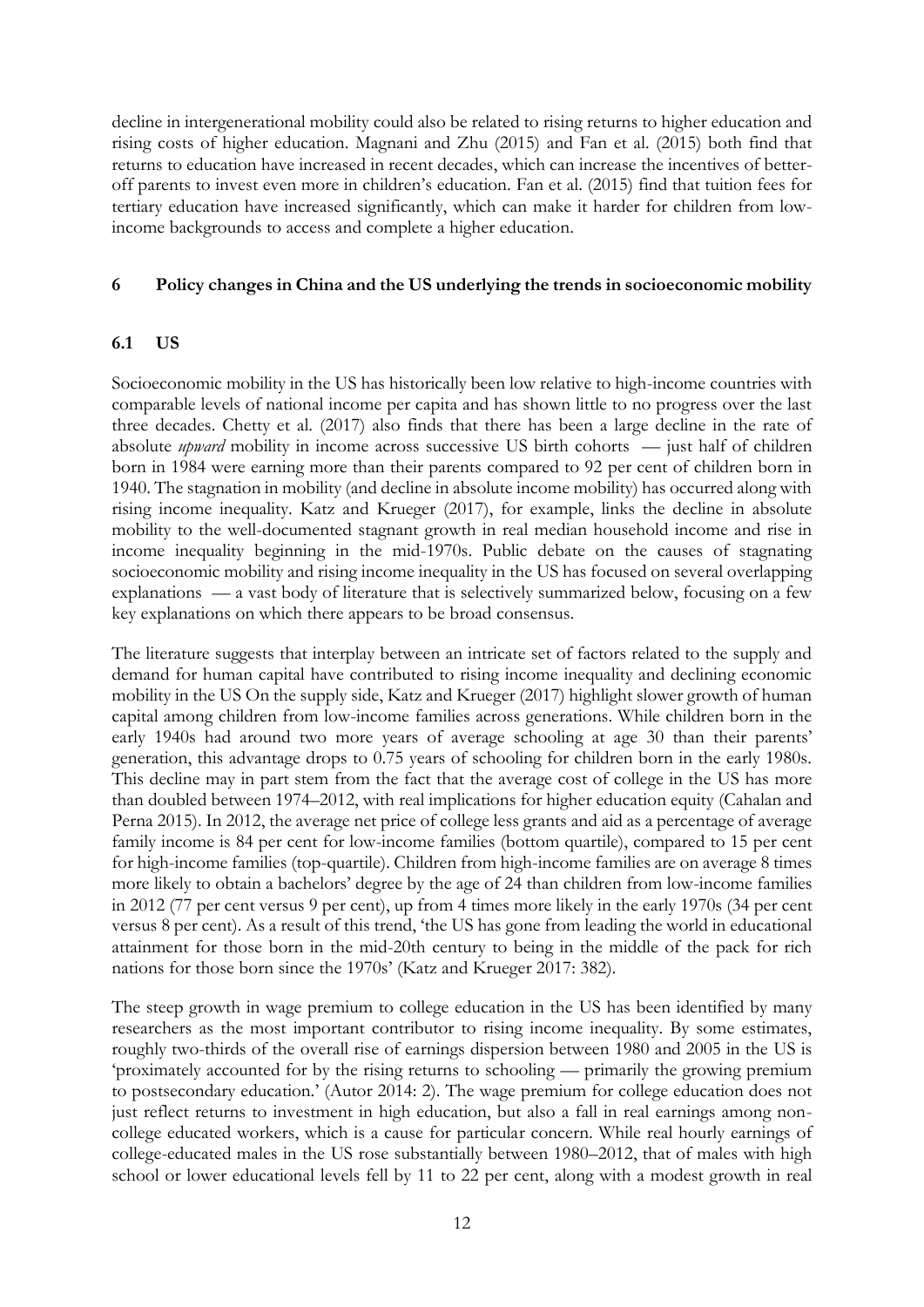earnings among females without at least some college education. The wage premium was not the only labour market driver of rising inequality. There was also a large drop in labour force participation rates among less educated males relative to males with post-secondary education between 1979 and 2007 (Autor 2014: 16-17).

From the perspective of socioeconomic mobility in the US, the rising college premium arguably denotes an important factor, in addition to the rising cost of college and decline in higher education equity. Cross-country evidence as well as economic theory suggest that countries with higher returns to education are likely to have lower intergenerational mobility of income (Corak 2013; Narayan et al. 2018). Intuitively, the main reason for this is the link between children's educational attainment and parental education and income. Higher returns to education provide multiple advantages to children of more educated parents — having educated parents *and* more resources available for investments in education, along with higher incentives for parents to make those investments.

Earning declines for less educated workers in the US has been linked to labour demand shifts against middle-skill jobs, which have polarized the US labour market. Increased domestic outsourcing and use of independent contractors have limited the availability of good jobs that offer a path of upward mobility (Katz and Krueger 2017). Technological change has led to substitution of machines for workers for some routine medium-skill occupations and reduced the demand for less educated workers (Autor 2014). Globalization, particularly the rapid increase in imports from China, has led to large-scale job losses in local labour markets where the industries exposed to foreign competition are concentrated (Autor et al. 2016). A decline in unionization has reduced the bargaining power of labour unions– the share of private-sector workers belonging to unions in the US has seen a decline of almost 70 per cent in the three decades between 1973 and 2011 (Autor 2014). The different demand-side factors work in tandem to reinforce each other. Policy choices have also played a role in strengthening these trends, such as policies that have contributed to the decline in minimum wage in real terms and in the bargaining power of unions, and the successive decline in top federal marginal tax rates that has increased both post-tax inequality and the incentive of highly paid workers to seek still higher compensation (Autor 2014).

There is an extensive literature examining other possible drivers of rising economic inequality and stagnating social mobility in the US Katz and Krueger (2017) associate rising US income inequality with residential economic segregation, which is likely to reduce economic mobility, given the evidence of neighbourhood effects on long-run outcomes of children (Chetty et al. 2016). Local drivers of social mobility are clearly important in the US, and there is some evidence to suggest they matter in many other parts of the world as well (see Narayan et al. 2018). For the US, at least half of the high variance in mobility across geographic areas is attributable to the causal effect of location. Neighbourhood characteristics that matter for mobility include income segregation and concentrated poverty, racial segregation, quality of schools, crime rates, and the share of twoparent families (Chetty and Hendren 2018a, 2018b). Kearney and Levine (2016) find that youth from disadvantaged socioeconomic backgrounds are more likely to drop out of school if they live in a place with a greater gap between the bottom and middle of the income distribution, suggesting that they perceive a lower rate of return to investment in their own human capital when living in a more unequal place.<sup>6</sup> Family structures also matter for intergenerational mobility. People raised

<sup>&</sup>lt;sup>6</sup> Evidence is unclear on whether there has been increase in social (or racial) segregation of schools since the 1970s, although there is some evidence that students are more segregated by income across schools and districts today than in 1990 (Reardon and Owens 2014).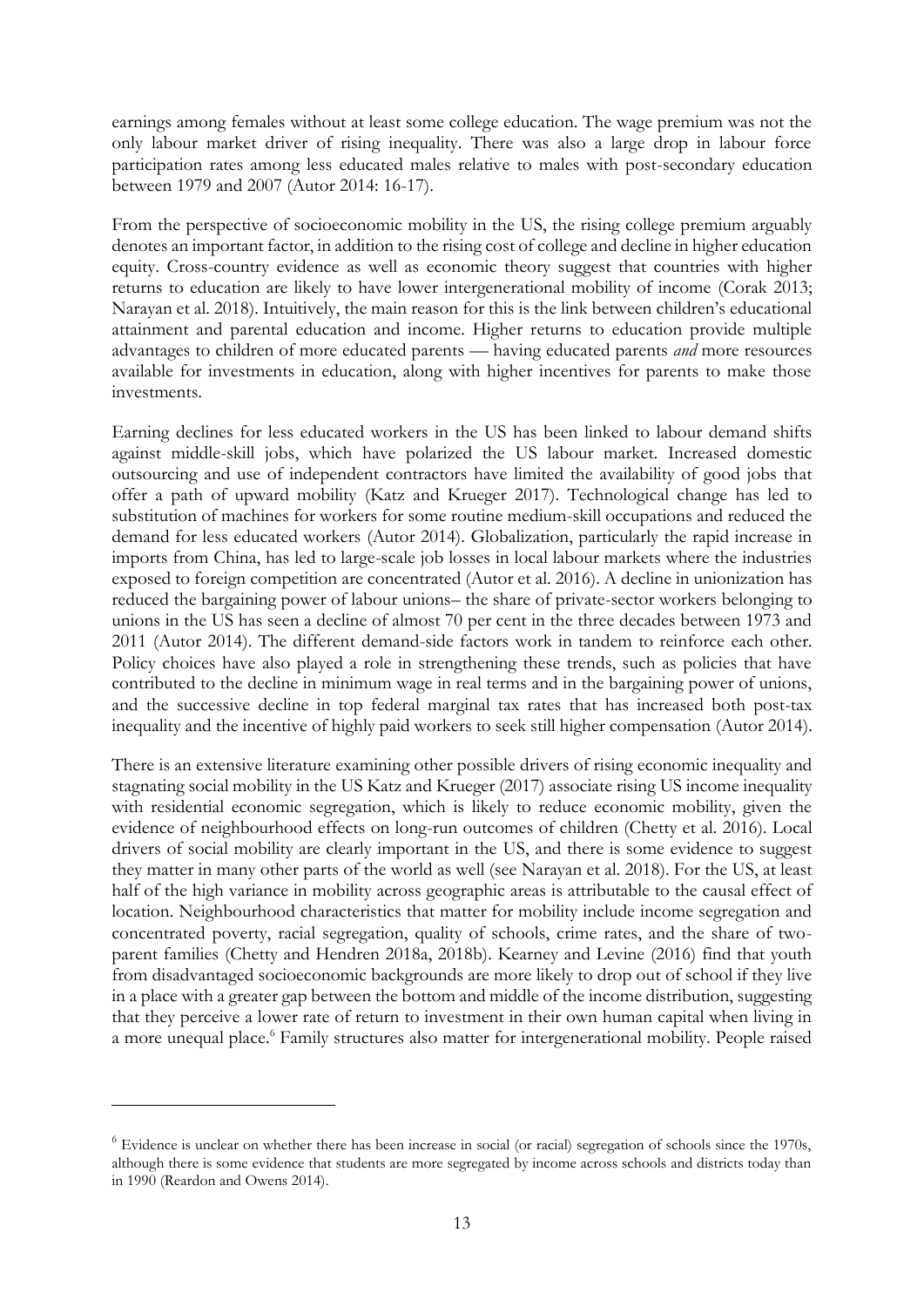outside stable two-parent homes are relatively likely to become low-income adults and less likely to become high-income adults than people from stable two-parent homes (Bloome 2017).

Finally, the rising prevalence of economic rents and a shift in rents away from labour to capital is likely to have contributed to rising income inequality in the US (Stiglitz 2015). Stiglitz (2016) links the rise in inequality to the growth in rents, including what he calls 'land and exploitation rents', which arise from monopoly power and political influence. People who enjoy privileged connections to rent-providing assets or jobs tend to become more well off, which in turn reduces social mobility by increasing the incentives among parents to pass on such connections to their offspring. Furman and Orszag (2018) argue that increase in income inequality in the US is also linked to increased dispersion of earnings between firms, with more and more firms enjoying super-normal returns to capital. Increasing market consolidation may be contributing to the increasing prevalence of firms with unusually high returns to capital.

A potential consequence of increased rent-seeking in the US economy could be a reduction in the overall dynamism of US labour markets, which can reduce social mobility over time. Several studies have documented that job creation and job destruction in the US fell from the late 1980s or 1990s to the late 2000s.<sup>7</sup> Long-distance migration, which often implies changes in employer and industry, has fallen by as much as 50 per cent since the late 1970s (Furman and Orszag 2018). Katz and Krueger (2017) argue that declining geographic mobility in the US may have contributed to reduced income mobility, since internal migration to locations with better opportunities has traditionally provided a path to upward mobility.

Given the rise in income inequality, it is interesting that educational mobility in the US, while consistently lower than comparator countries, has not declined between the generations born in the 1950s and 1980s. Autor (2014) finds that rising income inequality has not reduced intergenerational *income* mobility so far, although that may change as income among those born after 2000 can be observed.<sup>8</sup> While the stability of socioeconomic mobility can be seen as a glass half-full, it is a worrying trend when combined with rising income inequality, as it implies that 'the lifetime relative disadvantage of children born to low- versus high-income families has increased substantially…… the rungs of the economic ladder have pulled farther apart but the chance of ascending the ladder has not improved' (Autor 2014: 15). The decline in absolute upward mobility in income mentioned earlier heightens this concern (Chetty et al. 2017).

Bloome et al. (2018) offers some explanations for why intergenerational income mobility in the US did not decline in the recent decades even though education-based inequalities in the labour market increased. They find that growing educational inequality by parental income and rising returns to education did reduce income mobility, as one would expect. This effect was only partly offset by the expansion of higher education that improved upward mobility among low-income children. The other key offsetting factor was parental income becoming less predictive of adult income *within* educational groups. Thus, an increase in the 'indirect effect' of parental income on adult income via education occurred with a decreasing 'direct effect' of parental income on adult income via pathways other than education. The latter implies a decline in the effect of parental status on the earnings of offspring through channels such as connections and networks in the labour market.

 $^7$  Decker et al. (2017); Davis and Haltiwanger (2014); and Hyatt and Spletzer (2013).

<sup>&</sup>lt;sup>8</sup> Autor (2014: 15) cites data from Chetty et al. (2014) to conclude that there is 'no evidence that mobility in the US has appreciably changed among children born prior to the historic rise of US inequality (1971-1974) and those born afterward (1991-1993)'.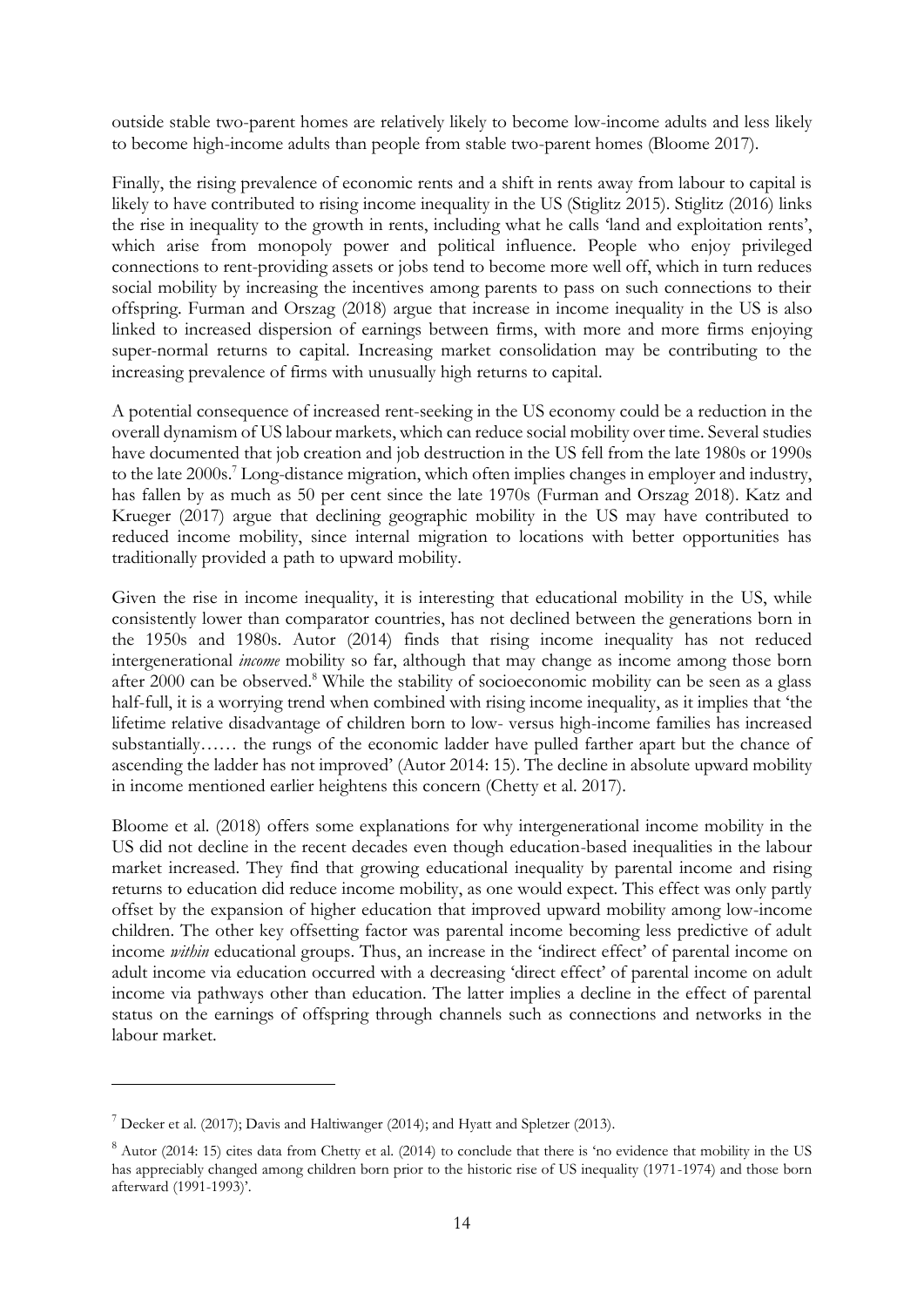Some also argue that mobility in the US could have declined had it not been for other policy initiatives, such as expanding the Earned Income Tax Credit (EITC) for low-income workers in the 1980s and the early childhood education Head Start program in the 1990s, and increasing federal support to college-going low-income students (Autor 2014). Narayan et al. (2018) finds compelling evidence in the literature that exposure in teenage years to EITC has a positive effect on test scores, high school and college completion, being employed, and earnings as a young adult.<sup>9</sup> The Head Start Program — one of the largest pre-school programs in the world for low-income children — is found to have positive impacts on several long-term outcomes for children, such as high school graduation, college attendance, behaviours (self-control and self-esteem) and social outcomes (crime, teen parenthood and health status).<sup>10</sup>

Decline in racial and gender discrimination in the US over the last five decades, which was at least partly aided by social policies, are also likely to have been positive forces for socioeconomic mobility. Hsieh et al. (2019) document big changes in the distribution of social groups among highskilled occupations between 1960 and 2010, such as a fall of more than 30 per cent in the share of white men among doctors and lawyers. They interpret this to suggest that many of the innately talented blacks and women in 1960 were not pursuing their comparative advantage, which amounts to a severe mis-allocation of talent for a society. The improved allocation of talent between 1960 and 2010, they estimate, explain about one-quarter of growth in aggregate output per person over this period, suggesting that improving fairness in a society produces economic benefits for the society as a whole.

Katz and Krueger (2017) summarizes the broad priorities for policy action to improve social mobility that are consistent with the overall evidence for the US Their overarching message, echoing Chetty et al. (2017), is that faster growth is necessary but not sufficient to restore higher intergenerational income mobility in the US They highlight five classes of policy interventions: fostering faster productivity growth; raising investments in human capital for children born into low-income families; raising wages and employment of low-income households; updating taxes and transfers to make them more progressive; and making place-based policies to strengthen local drivers of mobility and improve geographic mobility. Bloome et al. (2018) advocate for reforms that address all stages of the education pipeline in the US, including transitions both before (graduating from high school) and after (e.g., completing graduate degrees) college, as well as progression *within* levels of education.

### **6.2 China**

In the decades prior to the late 1970s, the first part of our period under consideration, China adopted social planning that involved collective farming, price controls, state-directed labour allocation and setting of wages, limited labour mobility (either across occupations or geographically) — but also the provision of universal healthcare, child care, pensions, and schooling. Social planning allowed for relatively high levels of intergenerational mobility (IGM) and low levels of income inequality; IGM was notably higher and inequality notably lower than what was observed in the US. During the Maoist period, China went to extremes to eliminate the advantage of being born into a privileged family background (reflected in parent education). During the Cultural Revolution, which affected individuals born between late 1940s and early 1960s, admission to higher education favoured children from the poor or lower social classes

<sup>&</sup>lt;sup>9</sup> See Narayan et al. (2018: ch6) citing evidence from Dahl and Lochner (2012); Chetty et al. (2011); and Bastian and Michelmore (2018).

<sup>&</sup>lt;sup>10</sup> See Narayan et al. (2018: ch5) citing evidence from Bauer and Schanzenbach (2016); Carneiro and Ginja (2014); Garces et al. (2002); Deming (2009).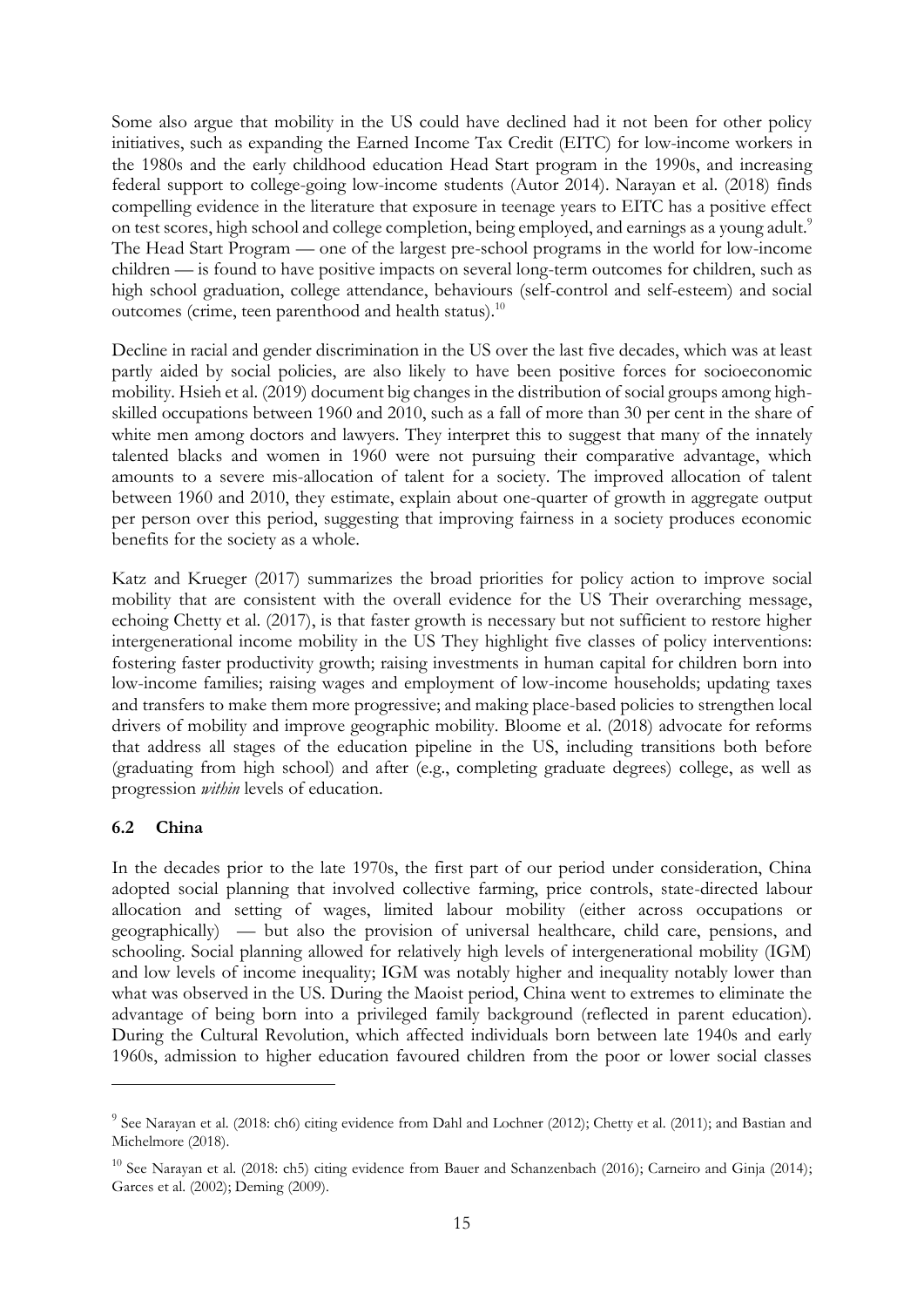(considered the 'good class' backgrounds) and punished children from the rich or upper-classes ('bad class' backgrounds) by restricting their access to higher education institutions and limiting their opportunities, see e.g. Giles et al. (2019). During this period, access to education in China expanded at the elementary and middle school levels, and lower classes gained preferred access to limited higher education opportunities, both leading to positive human capital accumulation. At the same time, continued reliance on collective farming under the commune system and central planning in industry led to declining productivity.

In 1978 China initiated a transition from social planning towards a more market-oriented system. Agrarian reforms came first, moving the rural economy away from collective farming. This involved the privatization of land rights and relaxing of agricultural price controls, providing incentives by shifting responsibilities for farming to households (Li et al. 2018; Ravallion 2009; Ravallion and Chen 2007; Zhang et al. 2005). Mid-1980s China's reform agenda addressed the non-farm sector. The first wage reform introduced in 1984 allowed firm wages to reflect firm profitability. Labour contracts were formally introduced shortly thereafter with reforms that ended the system of permanent employment. The percentage of contract workers increased from 4% of workers in the mid-1980s to almost 40% ten years later. Subsequent reforms included enterprise restructuring, privatization, laying-off of state-sector workers, internal and external trade liberalization, and the liberalization of its regime for foreign direct investment (Ravallion 2009; Zhang et al. 2005; Zhu 2012).<sup>11</sup> Milanovic (2020) observes that: 'In 1978, almost 100 per cent of China's economic output came from the public sector; that figure has now dropped to less than 20 per cent. In modern China, as in the more traditionally capitalist countries of the West, the means of production are mostly in private hands, the state doesn't impose decisions about production and pricing on companies, and most workers are wage laborers.'

Shortly before China initiated its economic reform agenda it also started a campaign to reduce fertility. China formally began its one child policy (OCP) in 1979, but the campaign started in 1971 (Rosenzweig and Zhang 2009). The policy was relaxed late 2013. The smaller number of children allowed for larger private investments per child. While this has been confirmed empirically (see also Li et al. 2008), the effect on the overall development of China's human capital has been relatively modest (Rosenzweig and Zhang 2009).

The reforms put China on a path of unprecedented economic growth as they fostered investments, a more efficient allocation of resources, and technology adoption from abroad (Song et al. 2011; Zilibotti 2017). China's high growth rates primarily reflect productivity growth (Zhu 2012). With wages no longer set by the government, workers earnings have become more aligned with workers productivity. While human capital accumulation and the increase in labour participation also contributed to growth, their impacts are believed to have been more modest. The increase in the demand for skilled workers was seemingly large enough to offset the increase in the supply of skilled workers, leading to an increase in the returns to education that has been most notable in the 1990s (Zhang et al. 2005). The economic growth and efforts to stimulate labour absorption by non-farm sectors, in addition to the growth of opportunities for migrant employment (de Brauw and Giles 2018), has lifted a large share of China's population out of poverty. Ravallion (2009) reports that headcount poverty declined from around 65 per cent in 1981 to 10 per cent in 2004.

<sup>&</sup>lt;sup>11</sup> During this period China also made large investments in infrastructure including the construction of its national highway system (Faber 2014).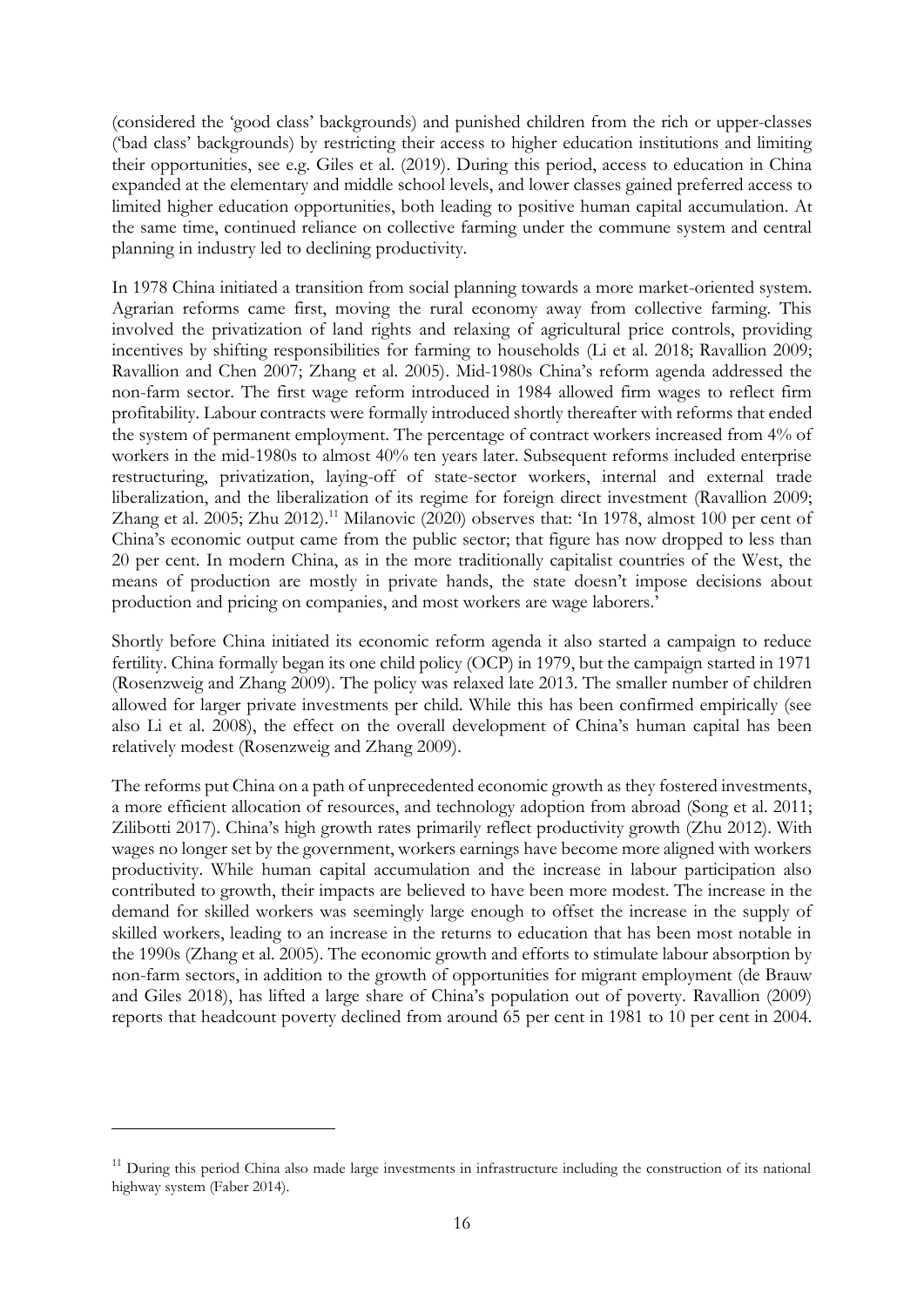For comparison, for the developing world excluding China, poverty declined from 30 to 20 per cent during this period.<sup>12</sup>

The effect of OCP on economic growth is more debatable. While it has increased average human capital, it has arguably depressed the overall stock of human capital (Wang and Zhang 2018).<sup>13</sup> Estimating the exact magnitude of OCP's impact is complicated in part by the fact that it coincided with China's reforms towards a more market-oriented system, which too may have impacted on fertility to the extent that fertility is influenced by economic wellbeing (Zhang 2017). The OCP is not without costs. Its unintended consequences include rapid aging of the population, imbalanced gender ratios, and it has almost certainly increased inequality in private investments in the human capital of children.

China's economic reforms and efforts to reduce fertility have had distributional implications: 'The flipside of China's astronomical growth has been its massive increase in inequality. From 1985 to 2010, the country's Gini coefficient leapt from 0.30 to around 0.50 — higher than that of the US and closer to levels found in Latin America. Inequality in China has risen starkly within both rural and urban areas, and it has risen even more so in the country as a whole because of the increasing gap between those areas.' (Milanovic 2020) This trend is confirmed by Li et al. (2018) and Piketty et al. (2019). Key drivers of this increase in inequality include the rise in returns to education and increase in wage differentials based on productivity, the emerging inequalities in schooling and health, and the geographic disparities in public investments, see e.g. Zhang et al. (2005), Ravallion (2009), and Li et al. (2018).

The decline in socioeconomic mobility can similarly be rationalized by China's transition to a more market-oriented system. Socialism provided universal healthcare and schooling, and comparatively low levels of income inequality. As China departed from socialism, inequalities in access to schooling and healthcare and gaps in their quality emerged, with children from more privileged backgrounds arguably having access to higher quality education compared to children born into less privilege. Other plausible determinants of the decline in socioeconomic mobility include: (a) rising costs of education, (b) geographic disparities in public investments, (c) increases in income inequality, and (d) reductions in fertility, which combined with the increases in income inequality enabled an increase in inequality in private investments in children. The high levels of mobility prior to the transition were perhaps unlikely to prevail, 'given the concentration of ownership of capital, the rising cost of education, and the importance of family connections — the intergenerational transmission of wealth and power should begin to mirror what is observed in the West.' (Milanovic 2020).

Another factor that may contribute to lower socioeconomic mobility for individuals born after the 1980s are incentives created with opportunities to migrate from rural to urban areas for work, see e.g. Giles and Huang (2020) and de Brauw and Giles (2017). Some youth from less advantaged rural areas with middle school education choose to pursue job opportunities in urban China over enrolling in high school. Migration of parents also has implications for education mobility to the

<sup>&</sup>lt;sup>12</sup> China's transition entailed large urbanization and substantial growth in the export-oriented manufacturing sector. The labour absorption by non-farm sectors have been key drivers of this poverty reduction with poverty declining faster in areas and time-periods where the manufacturing sector was labor intensive (Lin and Liu 2008; Montalvo and Ravallion 2010; Ravallion 2009).

<sup>&</sup>lt;sup>13</sup> As OCP was more strictly enforced in urban areas (where high human capital investments are comparatively high) than in rural areas, it may have negatively impacted on the overall human capital stock (Wang and Zhang 2018). Beyond this urban-rural divide, the OCP and its enforcement also exhibited notable variation over time and across provinces.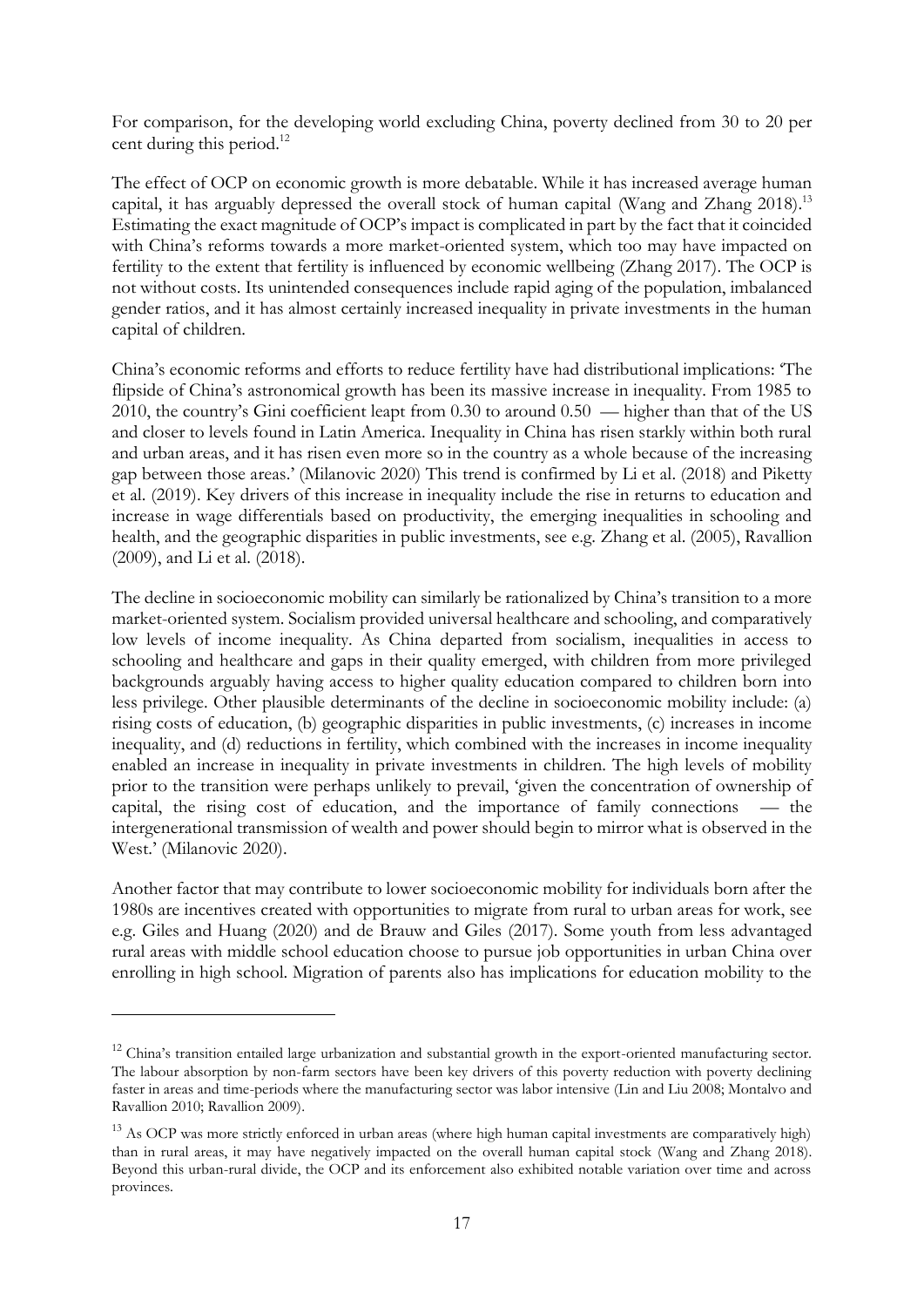extent that it has negative impacts on the human capital accumulation of the children they leave behind (Meng and Yamauchi 2017). Children that migrate together with their parents will similarly be negatively impacted as they face obstacles to enrolling in urban public schools (Chen and Feng 2013). Public policy options that could help reduce these negative effects include subsidizing higher education and eliminating barriers to enrolling children of migrants in urban schools.

Low levels of IGM and equality of opportunity may slow down the accumulation of human capital when individuals are not given the opportunities needed to reach their full potential, which in turn may become an impediment to future growth. 'High inequality is a double handicap; depending on the sources of inequality — notably how much comes from inequality of opportunity — it means lower growth and that the poor share less in the gains from that growth.' (Ravallion 2009) As observed in Li et al. (2018), after pursuing economic growth during the first decades of the economic reforms, China has recently shifted its development strategy to address concerns about rising inequality and declining socioeconomic mobility. Examples of these policy changes include efforts to expand rural secondary education and increase university enrolments, increasing the affordability of healthcare, cash transfers to the poor, increases in minimum wage, and extending pensions to rural China (see e.g. Li et al. 2018). This policy shift, while designed to address inequality, may ultimately also help increase the stock of human capital and future economic growth.

## **7 Drivers of intergenerational mobility and implications for policy**

Improving socioeconomic mobility requires public policies that equalize opportunities, i.e. interventions that reduce disadvantages faced by individuals because of circumstances they have no control over, such as parental education or economic status, gender, ethnicity, or location. The success of such interventions will naturally depend on their magnitude and on how they are targeted. A growing empirical literature concludes that public interventions are more likely to increase socioeconomic mobility when: (a) public investments are sufficiently large (Iyigun 1999), (b) are targeted to benefit disadvantaged families/neighbourhoods (Blankenau and Youderian 2015; Herrington 2015; Mayer and Lopoo 2008), (c) focus on early childhood (Blankenau and Youderian 2015; Herrington 2015), and (d) when political power is not captured by the rich unless the rich have the interests of the poor at heart (Uchida 2018).

Li et al. (2018: Section 6) provides a comprehensive overview of the public policies China has started to put in place in an effort to moderate inequality and stimulate socioeconomic mobility. The objective of this section is to review the determinants of socioeconomic mobility and public interventions that have been considered across the world to improve mobility. While most of the evidence on the drivers of mobility reviewed below come from research on the US and other developed economies, they are relevant for a middle-income country like China, particularly as the Chinese economy rapidly approaches high-income status. Pursuing these policy objectives sits well with the growth strategy advocated by Stiglitz (2018), which underscores that future economic growth is more likely to be sustained if it is inclusive.

## **7.1 Pre-natal and early childhood interventions**

A pre-ponderance of evidence suggests that building ladders to opportunities at the early stages of an individual's life, starting even before a child's birth, is critical for improving children's longterm outcomes that matter for mobility in education and income. Improving the early life environment is critical because gaps that emerge early in life are difficult to offset through interventions later in life.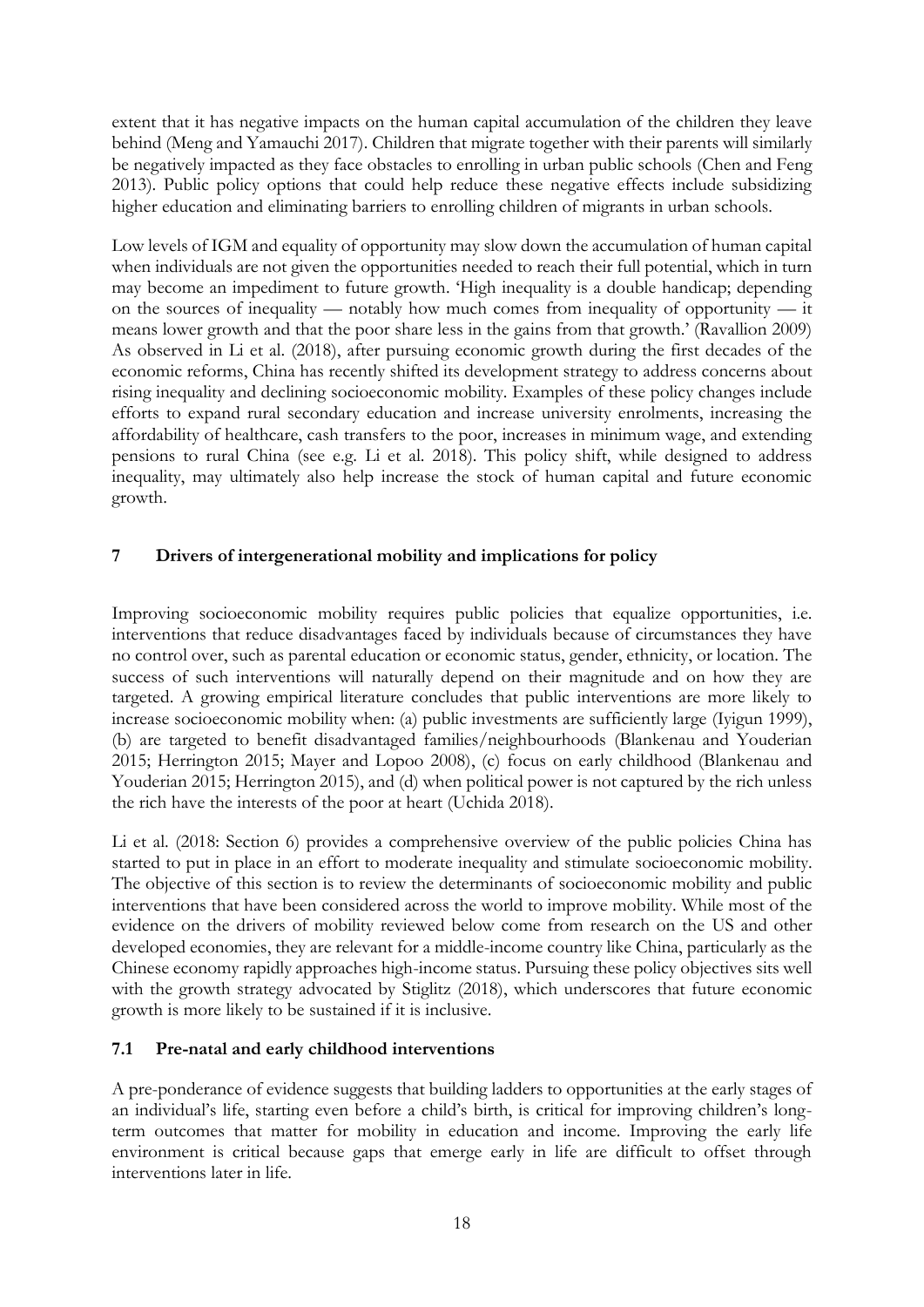Evidence from the US suggests that policy measures aimed at disadvantaged women of childbearing age, including health insurance, measures to curb domestic violence, and familyplanning services, can have positive impacts on infant health and longer-term outcomes among children, see e.g. Aizer and Currie (2014). Food supplementation programs also appear to show benefits. For example, studies have found positive impacts of the introduction of the Special Supplemental Nutrition Program for Women, Infants, and Children and the Supplemental Nutrition Assistance Program on the incidence of low-birthweight babies among disadvantaged mothers in the US, see e.g. Aizer and Currie (2014), who report the findings of Hoynes et al. (2011), Hoynes and Schanzenbach (2012), and Rossin-Slater (2013).

Programs that build the awareness and knowledge of mothers are among examples of successful prenatal interventions. The Nurse-Family Partnership Program in the US provides home visits by nurses to poor, unmarried young women who are pregnant for the first time. Nurses visit monthly during the pregnancy and during the first two years of the child's life and provide guidance to pregnant women and new mothers on healthy behaviours, competent care of children, and personal maternal development. The program has been found to reduce child abuse and adolescent criminal activity and improve academic achievement among the children; the greatest improvements are among children with mothers with cognitive and mental health disadvantages, see e.g. Eckenrode et al. (2010), Olds et al. (2007), as reported by Aizer and Currie (2014).

Intervening in the postnatal period is particularly effective if the intervention occurs early in a child's life. Programs targeting nutritional and health improvements in early childhood can yield long-term benefits in education outcomes and wages. Universal preschool programs can play an important equalizing role because skill formation is a dynamic process in which early inputs strongly affect the productivity of later inputs (Heckman 2006). Intervening during preschool years is more effective than later interventions, and only programs that start before children reach the age of 3 years seem to have long-lasting effects on cognitive abilities (Heckman et al. 2013).

Intensive preschool programs such as the Perry Preschool and Abecedarian projects in the US had large long-term effects also because they improved *non-cognitive* skills among children, starting around age three (Heckman and Kautz 2014). Research on the long-term impacts of the Head Start Program in the US — one of the longest running and largest preschool programs targeting low-income children in the world — offers key insights on what might be possible if such programs were to be scaled up, despite all the challenges of implementation associated with scaling-up. The benefits of such a program can still be substantial: as much as 80 per cent of the gains in young adult outcomes induced by the model programs such as Perry according to one study (Deming 2009).

Head Start was launched in 1965 and provides early childhood education, health care, nutrition, and parent involvement services to low-income children ages 5 or below, benefiting millions of children since its inception. Deming (2009) finds large impacts on a wide range of young adult outcomes among African-Americans and relatively disadvantaged children, which occur even though gains in test scores at ages 5–6 fade among many Head Start children in these groups by age 14. This seems to suggest that the long-term impacts of such programs are due in large part to their contributions to noncognitive development among children. Thus, relying on test score gains alone to assess the future benefits of such programs could greatly understate their impacts.

### **7.2 Interventions in child health, nutrition and childcare**

An example of child health intervention is offered by the Infant Health and Development Program in the US, a randomized intervention with an intensive preschool program on low-birthweight infants, whereby the treatment is compared against a less-intensive program among a control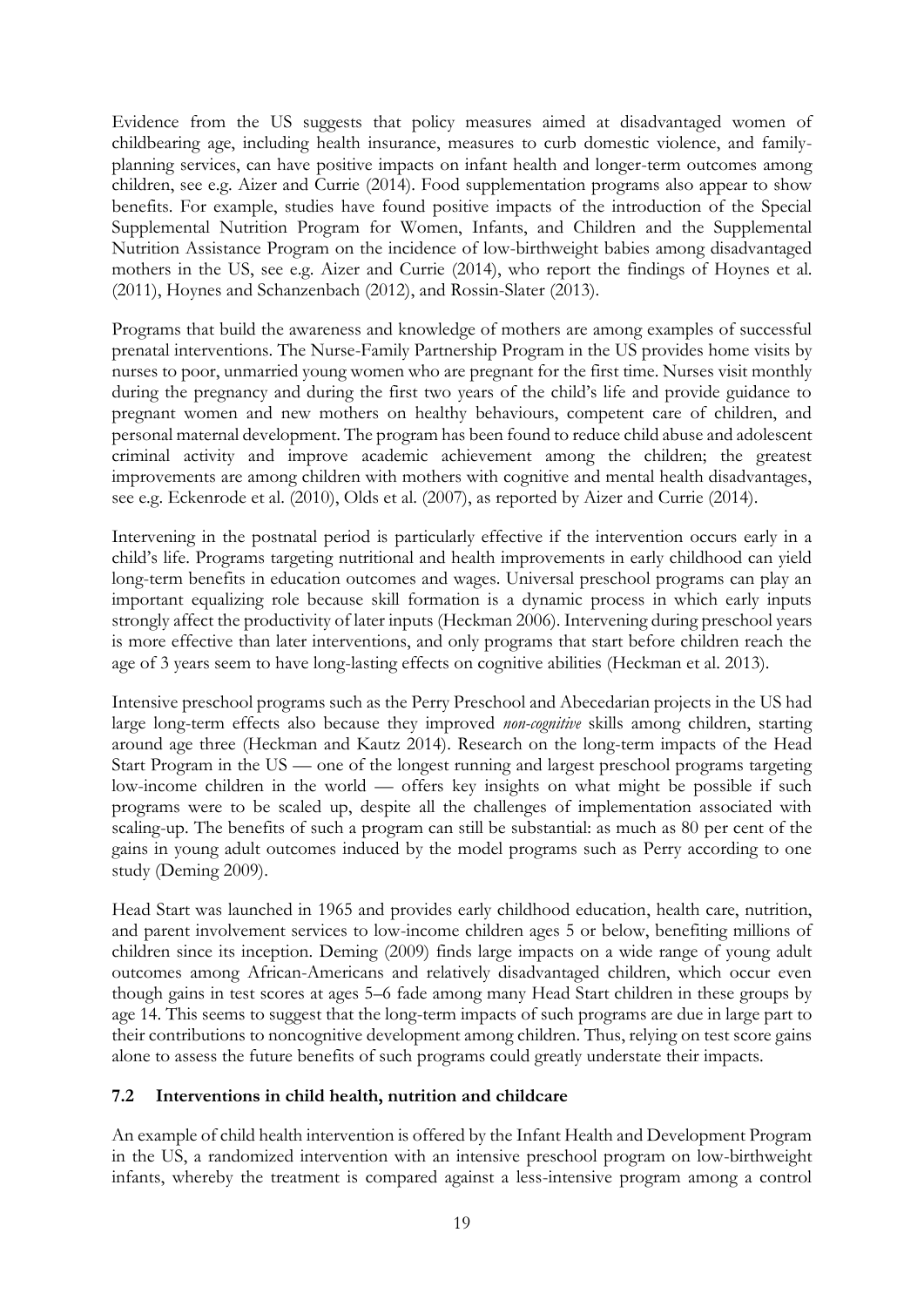group. This intensive preschool program had a significant and sustained (till the age of 18 years) positive impact on cognitive test scores, but only among children at the higher end of the low birthweight spectrum and almost no impact among children at the other end of the spectrum, see e.g. McCormick et al. (2006). Such complementarity can potentially explain why the long-term impact of low birthweight is greater if children are born into poverty. It also underscores the importance of the health endowments of children at birth, and this calls for a focus on the health of mothers from disadvantaged backgrounds.

School meal programs can be potentially effective for improving nutrition and educational outcomes. There is limited evidence, however, on their long-run impacts. The School Breakfast Program in the US is found to have positive effects on learning achievements in mathematics and reading. The program offers breakfast to any student who attends a school participating in the program. Children from households with incomes below 130 per cent and 185 per cent of the poverty rate receive free meals and subsidized prices, respectively. Many states mandate that schools with a specified share of eligible students participate in the program. Frisvold (2015) exploits the variation in this share across states and the inherent discontinuity to estimate impacts on mathematics and reading test scores.

While the evidence on the long-term impacts of subsidized childcare is somewhat thin, the experience of Norway is illuminating. In the four years following a reform in 1975 in Norway, childcare coverage almost tripled among 3- to 6-year-olds. The program led to an increase in lifecycle labour income and educational attainment, with the largest effects occurring among girls and the children of less well-educated mothers (Havnes and Mogstad 2011).

## **7.3 Neighbourhoods and local environments**

While the family environment is a crucial determinant of child development in early childhood, neighbourhoods can influence children even at this early age through multiple pathways. Neighbourhood characteristics, such as income segregation and concentrated poverty, inequality, racial segregation, school quality, crime rates, and the share of two-parent families, are found to be key determinants of intergenerational mobility in the US (Chetty et al. 2014). Chetty and Hendren (2018a) find that at least half the variance in mobility across areas in the US is attributable to the effects of location. The same study also shows that the effect of neighbourhoods on mobility depends on the length of exposure in childhood and is thus more likely to derive from peer effects and local resource investments, rather than factors such as access to jobs in adulthood. Another study finds children in low-income households in US counties with high mobility to have better developmental trajectories between the ages of 3 and 9 (Donnelly et al. 2017).

The Moving to Opportunity Project (MTO) in the US has highlighted the important effect of better neighbourhoods and local environments on long-term outcomes among children, including their incomes as adults, if the change occurs at an early age, see Chetty et al. (2016). The project shows that the earlier a child is exposed to better neighbourhoods and more stable circumstances, the more long-lasting the effects will be, including the greater likelihood of more upward mobility. Some have used such evidence to argue for policies, such as housing policies, that seek to reduce segregation (e.g., social housing), see for example Chetty (2016); Chetty et al. (2016).

The effect of neighbourhood and local environments can also be mediated through the presence (or absence) of *role models and mentors*. Children in the US who grow up in areas with more inventors and who thus enjoy more exposure to innovation are much more likely to become inventors themselves, and children in families of low socioeconomic status are less likely to benefit from such exposure. Bell et al. (2019) study the lives of more than one million inventors in the US to identify the key factors that determine who becomes an inventor, as measured by the filing of a patent. They find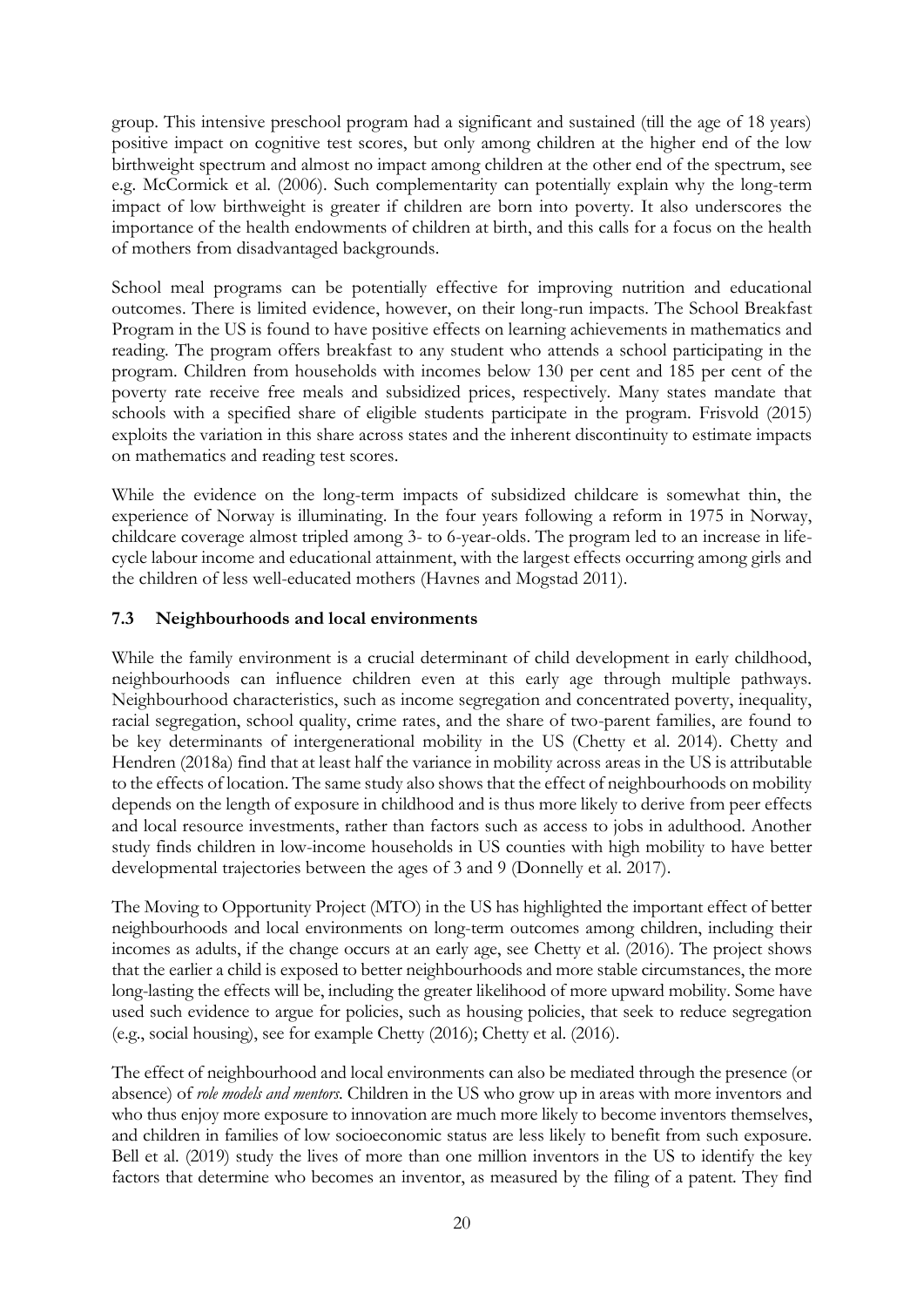that children from the top income percentile families are 10 times as likely to become inventors as children in families below the median income, and the gaps by race and gender are similarly large. Differences in innate ability as measured by test scores in early childhood explain relatively little of these gaps. Children at the top of their 3rd grade mathematics class are much more likely to become inventors, but only if they live in high-income families.

In explaining the differences, the authors explain that children who grow up in areas with more inventors and who are thus more exposed to innovation are much more likely to become inventors. Children in low-income families or minority families are less likely to enjoy such exposure through their families and neighbourhoods. Exposure influences not only whether children grow up to become inventors, but also the type of inventions they produce, and this varies by gender. Girls are more likely to become inventors in a class of technology if they grow up in an area in which there are more women inventors in that class of technology, while the opposite is true for men. The authors argue that such exposure effects are more likely to be driven by mechanisms such as mentoring, the transmission of information, and networks rather than, say, neighbourhood differences in school quality. This in turn suggests the role of mentoring programs, interventions through social networks, and internships at local companies as ways to motivate and help children from disadvantaged backgrounds to pursue certain career paths.

## **7.4 Family and social networks**

Social networks can distort labour markets even in economies with healthy, growing labour demand, reducing income mobility across generations even in the presence of educational mobility. In China, social networks or *guanxi* are critical in the allocation of nonfarm labour opportunities, see Zhang and Li (2003). Social networks acquired through the marriage market have also been shown to improve labour market outcomes among young men in China, see Wang (2013). Parental networks are an important reason why privilege persists across generations at the top end of the income distribution even in relatively mobile societies. In Canada, a study finds that sons inheriting the employers of their fathers is one way in which parental advantage in the labour market is passed on to the next generation, see Corak and Piraino (2011). By the age of 30, approximately 40 per cent of sons have worked for an employer who had also employed their fathers in the past. This is much more common among the rich: close to 70 per cent of the sons of top percentile fathers had the same employers as their fathers at some point. Other studies provide evidence on the inheritance of jobs from self-employed fathers and on the family-based succession of chief executive officers, see e.g. Bennedsen et al. (2007), Dunn and Holtz-Eakin (2000), Pérez-González (2006).

## **7.5 The role of race and gender**

Hertz (2008) find that the persistent presence of African-Americans at the lower end of the income distribution in the US generates a high share of the overall degree of intergenerational income persistence. A study of all births in five large states in the US found that African-American and less well-educated women are more likely to live in environmentally hazardous sites and less likely to move to cleaner areas between births. In addition to experiencing poorer health because of conditions such as diabetes or hypertension, disadvantaged women in the US might also be disproportionately affected by contagious diseases such as influenza, which can negatively affect foetal development.

Disadvantages associated with race and gender carry over to the labour market. Several empirical studies on the US conclude that minorities and women are victims of significant wage discrimination, see Altonji and Blank (1999), Bertrand and Mullainathan (2004), Darity and Mason (1998), Goldin and Rouse (2000), Lang and Lehmann (2012), Johnson and Neal (1996), O'Neill and O'Neill (2006). Less discrimination seems to be associated with jobs entailing more technical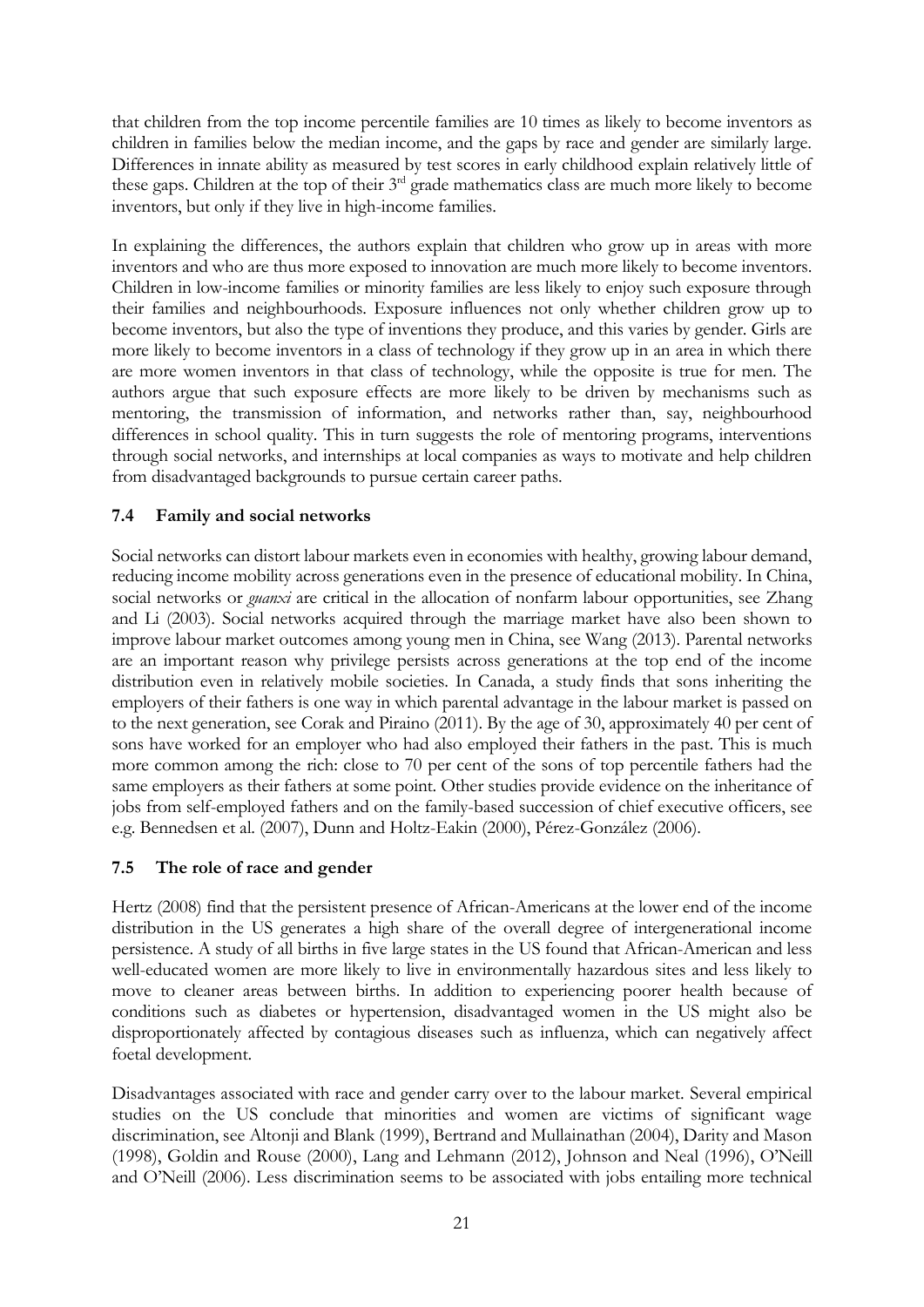skills and formal qualifications or if the scale of operations of a firm is large, which may derive from corporate ethics standards or the likelihood that normative anti-discriminatory provisions are less likely to cover small employers. For similar evidence in the US, see, for example, Chay (1998) and Holzer (1998). A recent review of the literature shows a substantial reduction of the gender wage gap, an increase in female labour force participation, and a reduction in occupational segregation in the US; the biggest gains occurred during the 1980s, see Blau and Kahn (2017). Still, in 2014, among full-time workers, women earned about 79 per cent of the earnings of men on an annual basis and about 83 per cent on a weekly basis.

Affirmative action may have important redistributive labour market effects that act to the advantage of workers experiencing discrimination at relatively small cost, if any, in efficiency, see e.g. Holzer and Neumark (2000). Such findings hinge, however, on the possibility of effectively enforcing affirmative action. Labour market discrimination can have effects that persist despite affirmative action, especially if the discrimination is perpetuated through social networks or residential segregation.

## **7.6 Fiscal policy, redistribution, and transfers**

Higher total direct government spending has been associated with greater relative income mobility in the US; similar results are found using per child public expenditures on elementary and secondary schooling, see Mayer and Lopoo (2008). Public spending has an equalizing effect: the difference in mobility between advantaged and disadvantaged children is smaller in high-spending states than in low-spending states in the US, and expenditures aimed at low-income populations increase the future income of low-income, but not high-income children.

In the US, the earned income tax credit — a tax benefit targeted on low-income households, is one of the largest transfer programs in the country. A recent study finds that an additional US\$1,000 in exposure to the tax credit as a teenager increases the likelihood an individual will complete high school, complete college, and find employment and earnings as a young adult, see Bastian and Michelmore (2018). Other studies have found a positive impact of the transfer on children's test scores, see e.g. Chetty et al. (2011) and Dahl and Lochner (2012).

While tax credits have been shown to increase labour supply in the US, leading to additional income, they may also reduce the time spent with children at home, which could have a negative influence on educational outcomes if the quality of care that children receive declines because their parents are working (Bastian and Michelmore 2018; Meyer and Rosenbaum 2001). The effects of fiscal policy on parental investment are crucial, including the extent to which taxes lower parental investment and to which transfers crowd out parental investments and the efficiency of public investments in improving children's human capital compared with direct investments by parents (Mayer and Lopoo 2008).

### **8 Concluding remarks**

The US and China are found to exhibit remarkably similar levels of relative intergenerational mobility for individuals born in the 1980s — both in income and education, with mobility levels that are considered low by international standards. Before China embarked on its transition from planned to market economy, intergenerational mobility in education was relatively high, notably higher than it was in the US at the time. Since then, intergenerational mobility has declined significantly in China while it has been stagnating in the US, such that the two giants have now converged to a comparable level of both mobility and inequality.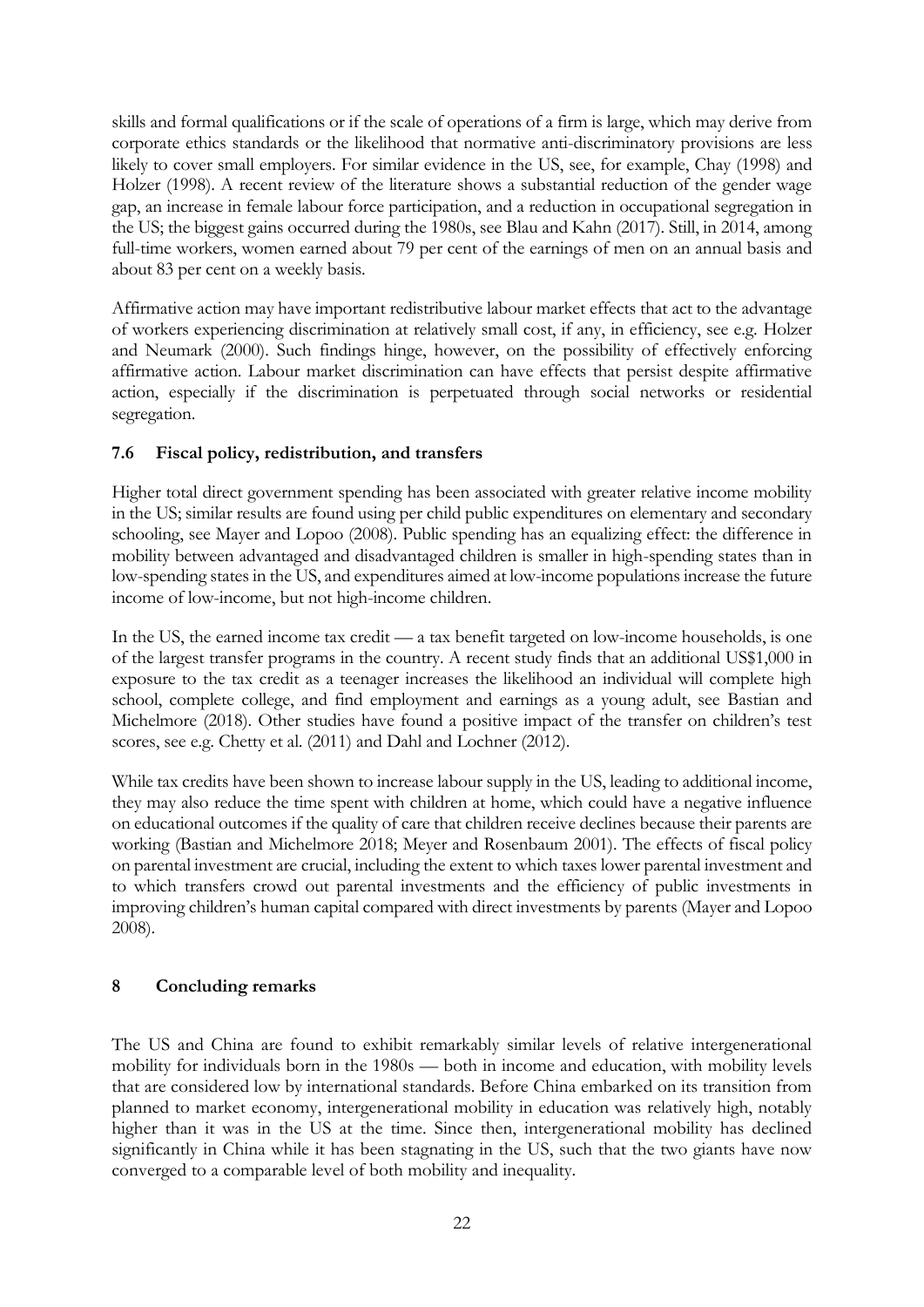The decline in intergenerational mobility in China and the stagnation in the US happened during a time of robust economic expansion in both countries. This contrast is particularly strong in China, which is one of few countries in the world where mobility underwent a significant decline during a time of rapid economic growth. Since an economy that is getting richer has access to more resources for funding policy interventions that could stimulate socioeconomic mobility, it would seem that improving mobility has not been a policy priority in either country in recent decades. This could, however, be changing as rising inequality in both countries is increasingly drawing attention to the need for raising economic mobility as a pathway to a more fair and equitable society over time. Examples of policy changes that have been adopted in China in recent years can be found in Li et al. (2018: Section 6).

To promote economic mobility, governments can play a proactive role in 'compensating' for differences in individual and family starting points to level the playing field in opportunities. This includes policies that aim to equalize opportunities across space, given the contribution of location to inequalities in most countries. The state also has a prominent role to play in making markets work more efficiently and equitably, since discrimination, anti-competitive behaviour and market concentration are likely to constrain economic mobility. Fiscal policy is an important tool for realizing many of these objectives, by raising resources for investments in public goods and reducing inequality through redistribution.

Local characteristics that influence pathways to socioeconomic mobility include socioeconomic integration, the quality and availability of educational institutions, childcare, healthcare, recreational facilities, safety, and access to good jobs and opportunities. All of these are shaped by public policy. Interventions aimed at reducing the concentration of poverty and the socioeconomic segregation of neighbourhoods can be particularly beneficial for mobility. Going beyond the more traditional interventions, programs can also attempt to bridge the deficit of role models and mentors in poor communities that constrain the aspirations of youth, possibly in partnership with the private sector and civic organizations.

A policy agenda that promotes economic mobility sits well with the growth strategy advocated by Stiglitz (2018), which underscores that future economic growth is more likely to be sustained if it is inclusive. Ignoring the timeliness of such a policy shift in the case of the US and China, and leaving inequality and lack of mobility unchecked, may end up undermining future growth. Milanovic (2020) makes a similar observation: 'What does the future hold for Western capitalist societies? The answer hinges on whether liberal meritocratic capitalism will be able to move toward a more advanced stage, what might be called 'people's capitalism', in which income from both factors of production, capital and labour, would be more equally distributed. This would require broadening meaningful capital ownership way beyond the current top ten per cent of the population and making access to top schools and the best-paying jobs independent of one's family background.' <sup>14</sup> The scope for implementing public interventions that would increase socioeconomic mobility and reduce inequality naturally requires the necessary political support. This applies equally to the Unites States and China.

<sup>&</sup>lt;sup>14</sup> Milanovic (2020) continues with  $\tau$  achieve greater equality, countries should develop tax incentives to encourage the middle class to hold more financial assets, implement higher inheritance taxes for the very rich, improve free public education, and establish publicly funded electoral campaigns… this model would seek greater equality in assets, both financial and in terms of skills…. It would require only modest redistributive policies (such as food stamps and housing benefits) because it would have already achieved a greater baseline of equality'.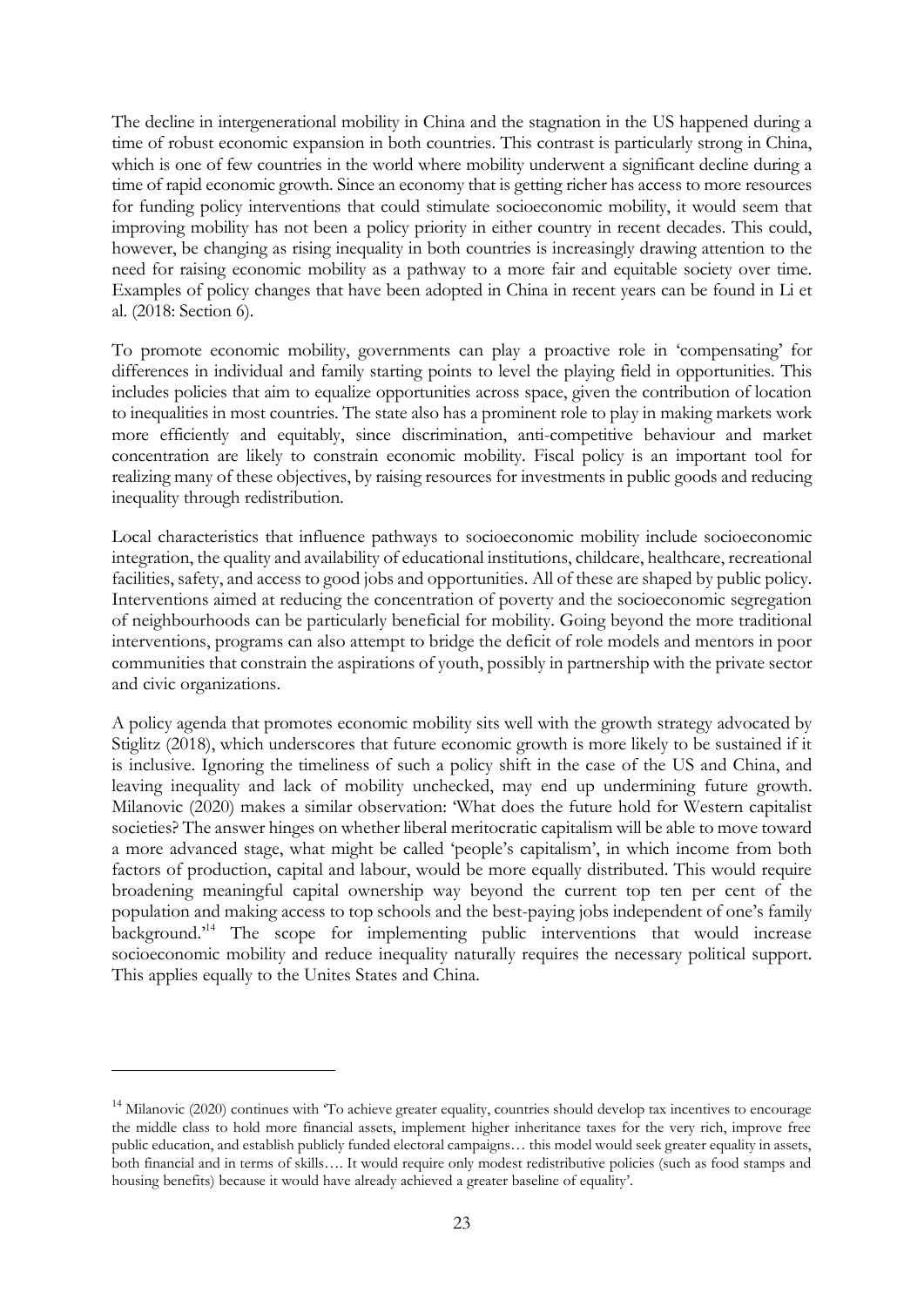#### **References**

Adams, J.T. (1931). *The Epic of America*. 1931st ed., Boston: Little, Brown, and Company.

- Aizer, A. and J. Currie (2014). 'The Intergenerational Transmission of Inequality: Maternal Disadvantage and Health at Birth', *Science*, 344 (6186): 856–61.
- Altonji, J. G. and R. M. Blank (1999). 'Race and Gender in the Labor Market', in *Handbook of Labor Economics*, 3: 3143–259.
- Asher, S., P. Novosad and C. Rafkin (2019). 'Getting Signal from Interval Data: Theory and Applications to Mortality and Intergenerational Mobility', Mimeo, 1–76.
- Autor, D. H. (2014). 'Skills, Education, and the Rise of Earnings Inequality Among the "Other 99 per cent"', *Science*, 344 (6186): 843–51.
- Autor, D.H., D. Dorn and G. H. Hanson (2016). 'The China Shock: Learning from Labor-Market Adjustment to Large Changes in Trade', *Annual Review of Economics*, 8(1): 205–40.
- Bastian, J. and K. Michelmore (2018). 'The Long-Term Impact of the Earned Income Tax Credit on Children's Education and Employment Outcomes', *Journal of Labor Economics*, 36(4): 1127– 63.
- Bauer, L. and D.W. Schanzenbach (2016). *The Long-Term Impact of the Head Start Program*. Report. Washington DC: Brookings Institution.
- Bell, A., R. Chetty, X. Jaravel, N. Petkova and J. Van Reenen (2019). 'Who Becomes an Inventor in America? The Importance of Exposure to Innovation', *The Quarterly Journal of Economics*, 134(2): 647–713.
- Benjamin, D., L. Brandt and J. Giles (2011). 'Did Higher Inequality Impede Growth in Rural China?', *The Economic Journal*, 121(557): 1281–309.
- Bennedsen, M., K.M. Nielsen, F. Perez-Gonzalez and D. Wolfenzon (2007). 'Inside the Family Firm: The Role of Families in Succession Decisions and Performance', *The Quarterly Journal of Economics*, 122(2): 647–91.
- Bertrand, M. and S. Mullainathan (2004). 'Are Emily and Greg More Employable Than Lakisha and Jamal? A Field Experiment on Labor Market Discrimination', *American Economic Review*, 94(4): 991–1013.
- Björklund, A. and M. Jäntti (1997). 'Intergenerational Income Mobility in Sweden Compared to the US', *American Economic Review*, 87(5): 1009–18.
- Blankenau, W. and X. Youderian (2015). 'Early Childhood Education Expenditures and the Intergenerational Persistence of Income', *Review of Economic Dynamics*, 18(2): 334–49.
- Blau, F. D. and L. M. Kahn (2017). 'The Gender Wage Gap: Extent, Trends, and Explanations', *Journal of Economic Literature*, 55(3): 789–865.
- Bloome, D. (2017). 'Childhood Family Structure and Intergenerational Income Mobility in the US', *Demography*, 54(2): 541–69.
- Bloome, D., S. Dyer and X. Zhou (2018). 'Educational Inequality, Educational Expansion, and Intergenerational Income Persistence in the US', *American Sociological Review*, 83(6): 1215–53.
- Cahalan, M. and L. Perna (2015). *Indicators of Higher Education Equity in the US: 45 Year Trend Report*. Washington DC: The Pell Institute for the Study of Opportunity in Higher Education, Council for Opportunity in Education (COE): and Alliance for Higher Education and Democracy of the University of Pennsylvania (PennAHEAD).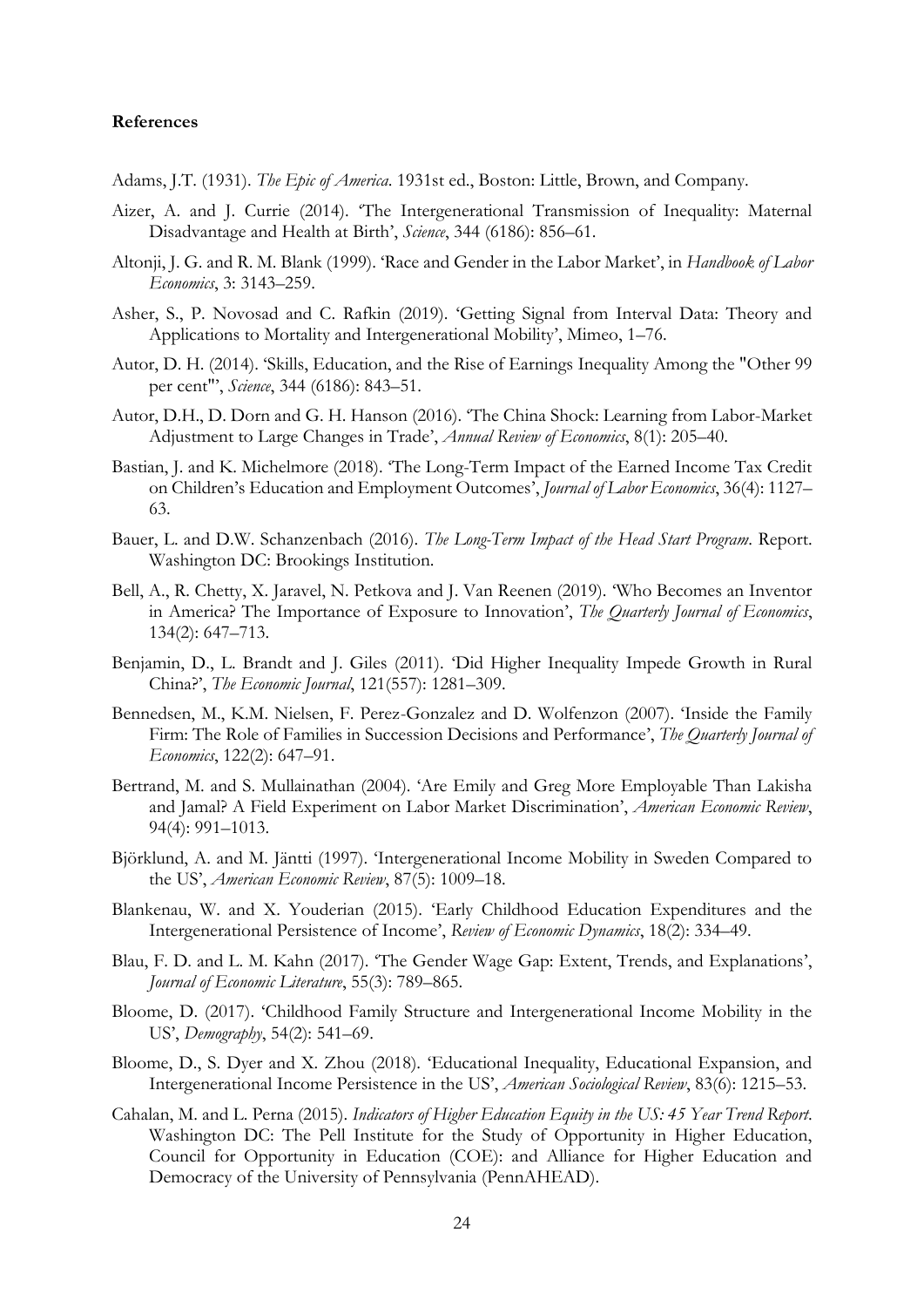- Carneiro, P. and R. Ginja (2014). 'Long-Term Impacts of Compensatory Preschool on Health and Behavior: Evidence from Head Start', *American Economic Journal: Economic Policy*, 6(4): 135–73.
- Chay, K.Y. (1998). 'The Impact of Federal Civil Rights Policy on Black Economic Progress: Evidence from the Equal Employment Opportunity Act of 1972', *Industrial and Labor Relations Review*, 51(4): 608.
- Chen, Y. and S. Feng (2013). 'Access to Public Schools and the Education of Migrant Children in China', *China Economic Review*, 26(1): 75–88.
- Chen, Y., Y. Guo, J. Huang and Y. Song (2019). 'Intergenerational Transmission of Education in China: New Evidence from the Chinese Cultural Revolution', *Review of Development Economics*, 23(1): 501–27.
- Chen, Y., S. Naidu, T. Yu and N. Yuchtman (2015). 'Intergenerational Mobility and Institutional Change in 20th Century China', *Explorations in Economic History*, 58, 44–73.
- Cheremukhin, A., M. Golosov, S. Guriev and A. Tsyvinski (2015). 'The Economy of People's Republic of China From 1953', Working Paper 21397, Cambridge: The National Bureau of Economic Research. accessed at https://doi.org/10.3386/w21397.
- Chetty, R. (2016). 'Improving Opportunities for Economic Mobility: New Evidence and Policy Lessons'. In A. Brown, D. Buchholz, D. Davis, and A. Gonzalez (eds) *Economic Mobility: Research & Ideas on Strengthening Families, Communities & the Economy.* St Louis: Federal Reserve Bank of St. Louis and the Board of Governors of the Federal Reserve System.
- Chetty, R., J.N. Friedman and J. Rockoff (2011). *New Evidence on the Long-Term Impacts of Tax Credits*.
- Chetty, R., D. Grusky, M. Hell, N. Hendren, R. Manduca and J. Narang (2017). 'The Fading American Dream: Trends in Absolute Income Mobility since 1940', *Science*, 356(6336): 398– 406.
- Chetty, R. and N. Hendren (2018a). 'The Impacts of Neighborhoods on Intergenerational Mobility I: Childhood Exposure Effects', *Quarterly Journal of Economics*, 133(3): 1107–62.
- Chetty, R. and N. Hendren (2018b). 'The Impacts of Neighborhoods on Intergenerational Mobility II: County-Level Estimates', *Quarterly Journal of Economics*, 133(3): 1163–228.
- Chetty, R., N. Hendren and L.F. Katz (2016). 'The Effects of Exposure to Better Neighborhoods on Children: New Evidence from the Moving to Opportunity Experiment', *American Economic Review*, 106(4): 855–902.
- Chetty, R., N. Hendren, P. Kline and E. Saez (2014). 'Where is the land of Opportunity? The Geography of Intergenerational Mobility in the US\*', *The Quarterly Journal of Economics*, 129(4): 1553–623.
- Corak, M. (2013). 'Income Inequality, Equality of Opportunity, and Intergenerational Mobility', *Journal of Economic Perspectives*, 27(3): 79–102.
- Corak, M. (2019). 'The Canadian Geography of Intergenerational Income Mobility', *The Economic Journal*. accessed at https://doi.org/10.1093/ej/uez019.
- Corak, M. and P. Piraino (2011). 'The Intergenerational Transmission of Employers', *Journal of Labor Economics*, 29(1): 37–68.
- Dahl, G.B. and L. Lochner (2012). 'The Impact of Family Income on Child Achievement: Evidence from the Earned Income Tax Credit', *American Economic Review*, 102(5): 1927–56.
- Darity, W.A. and P.L. Mason (1998). 'Evidence on Discrimination in Employment: Codes of Color, Codes of Gender', *Journal of Economic Perspectives*, 12(2): 63–90.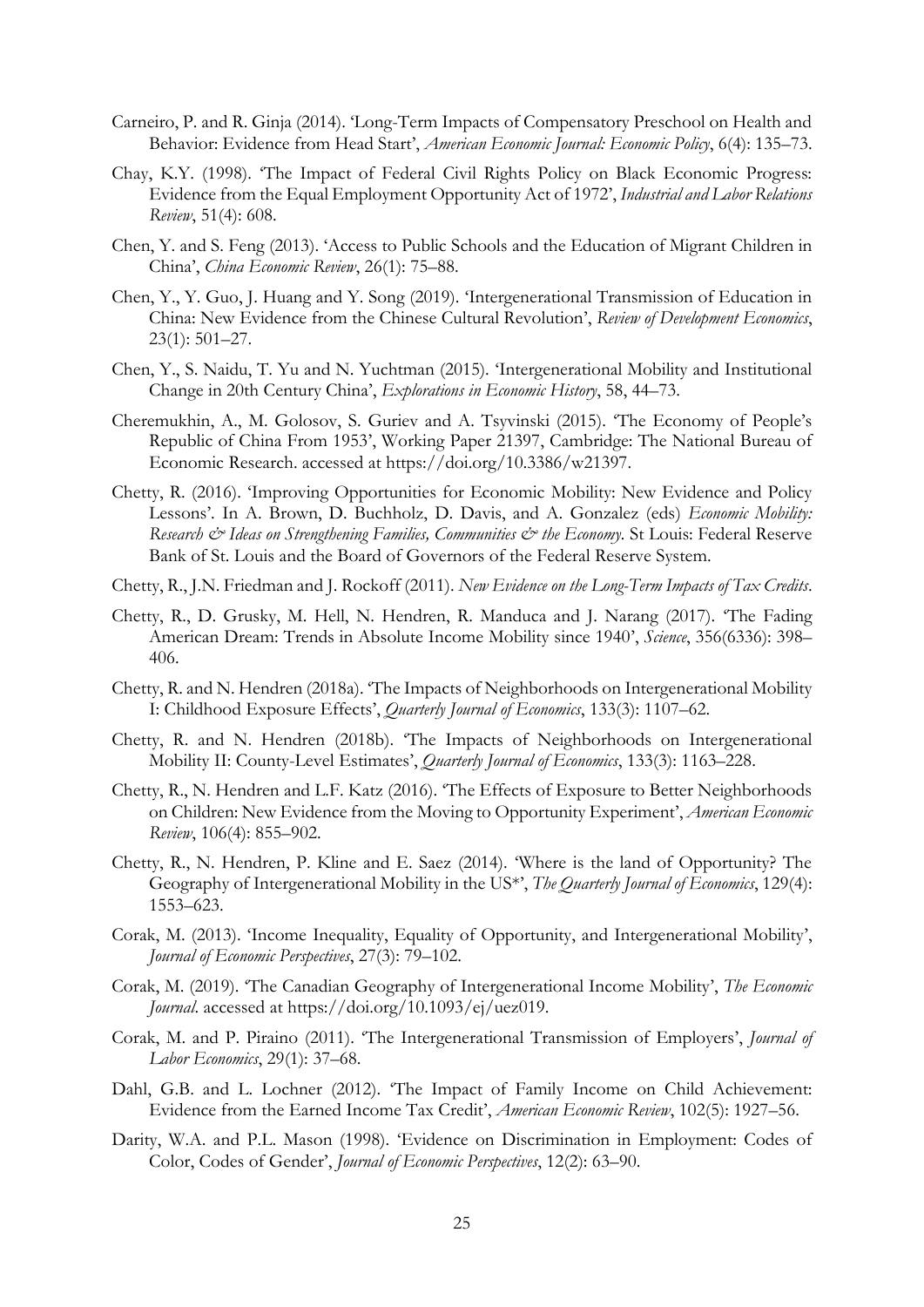- Davis, S.J. and J. Haltiwanger (2014). 'Labor Market Fluidity and Economic Performance', Working Paper 20479, Cambridge: The National Bureau of Economic Research. accessed at https://doi.org/10.3386/w20479.
- de Brauw, A. and J. Giles (2017). 'Migrant Opportunity and the Educational Attainment of Youth in Rural China', *Journal of Human Resources*, 52(1): 272–311.
- de Brauw, A. and J. Giles (2018). 'Migrant Labor Markets and the Welfare of Rural Households in the Developing World: Evidence from China', *The World Bank Economic Review*, 32(1): 1–18.
- Decker, R.A., J. Haltiwanger, R.S. Jarmin and J. Miranda (2017). 'Declining Dynamism, Allocative Efficiency, and the Productivity Slowdown', *American Economic Review*, 107(5): 322–6.
- Deming, D. (2009). 'Early Childhood Intervention and Life-Cycle Skill Development: Evidence from Head Start', *American Economic Journal: Applied Economics*, 1(3): 111–34.
- Donnelly, L., I. Garfinkel, J. Brooks-Gunn, B.G. Wagner, S. James and S. McLanahan (2017). 'Geography of Intergenerational Mobility and Child Development', *Proceedings of the National Academy of Sciences of the US of America*, 114(35): 9320–5.
- Dunn, T. and D. Holtz-Eakin (2000). 'Financial Capital, Human Capital, and the Transition to Self-Employment: Evidence from Intergenerational Links', *Journal of Labor Economics*, 18(2): 282–305.
- Eckenrode, J., M. Campa, D. W. Luckey, C. R. Henderson, R. Cole, H. Kitzman, E. Anson, K. Sidora-Arcoleo, J. Powers and D. Olds (2010). 'Long-term Effects of Prenatal and Infancy Nurse Home Visitation on the Life Course of Youths: 19-Year Follow-up of a Randomized Trial', *Archives of Pediatrics and Adolescent Medicine*, 164(1): 9–15.
- Equalchances (2018). International Database on Inequality of Opportunity and Social Mobility.
- Faber, B. (2014). 'Trade Integration, Market Size, and Industrialization: Evidence from China's National Trunk Highway System', *The Review of Economic Studies*, 81(3): 1046–70.
- Fan, Y., J. Yi and J. Zhang (2015). 'The Great Gatsby Curve in China: Cross-Sectional Inequality and Intergenerational Mobility'. Mimeo. Chinese University of Hong Kong.
- Frisvold, D. E. (2015). 'Nutrition and Cognitive Achievement: An Evaluation of the School Breakfast Program', *Journal of Public Economics*, 124: 91–104.
- Furman, J. and P. Orszag (2018). 'A Firm-Level Perspective on the Role of Rents in the Rise in Inequality'. In M. Guzman (ed.) *Toward a Just Society*, Joseph Sti, New York: Columbia University Press.
- Garces, E., D. Thomas and J. Currie (2002). 'Longer-Term Effects of Head Start', *American Economic Review*, 92(4): 999–1012.
- GDIM (2018). Global Database on Intergenerational Mobility.
- Giles, J. and Y. Huang (2020). 'Migration and Human Capital Accumulation in China', *IZA World of Labor*. (forthcoming).
- Giles, J., A. Park and M. Wang (2019). 'The Great Proletarian Cultural Revolution, Disruptions to Education, and the Returns to Schooling in Urban China', *Economic Development and Cultural Change*, 68(1): 131–64.
- Goldin, C. and C. Rouse (2000). 'Orchestrating Impartiality: The Impact of 'Blind' Auditions on Female Musicians', *American Economic Review*, 90(4): 715–41.
- Goldthorpe, J.H. (1987). *Social Mobility and Class Structure in Modern Britain*. Second, Oxford: Oxford University Press.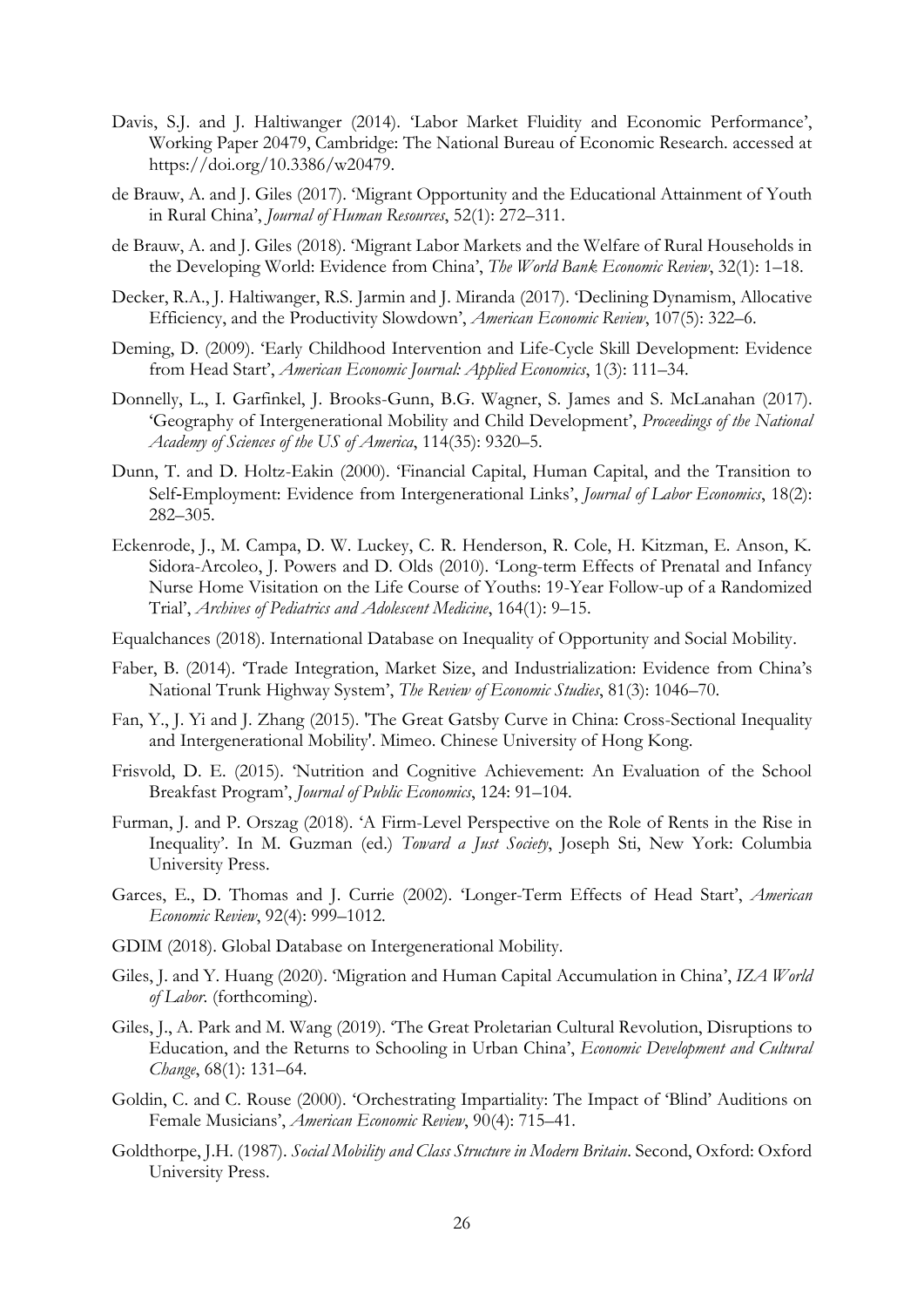- Golley, J. and S.T. Kong (2013). 'Inequality in Intergenerational Mobility of Education in China', *China & World Economy*, 21(2): 15–37.
- Gong, H., A. Leigh and X. Meng (2012). 'Intergenerational Income Mobility in Urban China', *Review of Income and Wealth*, 58(3): 481–503.
- Haider, S. and G. Solon (2006). 'Life-Cycle Variation in the Association between Current and Lifetime Earnings', *American Economic Review*, 96(4): 1308–20.
- Havnes, T. and M. Mogstad (2011). 'No Child Left Behind: Subsidized Child Care and Children's Long-Run Outcomes', *American Economic Journal: Economic Policy*, 3(2): 97–129.
- Heckman, J. J. (2006). 'Skill Formation and the Economics of Investing in Disadvantaged Children', *Science*, 312(5782): 1900–2.
- Heckman, J. J. and T. Kautz (2014). 'Fostering and Measuring Skills Interventions That Improve Character and Cognition'. In J.J. Heckman, J.E. Humphries, and T. Kautz (eds): *The Myth of Achievement Tests*, Chicago: University of Chicago Press.
- Heckman, J., R. Pinto and P. Savelyev (2013). 'Understanding the Mechanisms through Which an Influential Early Childhood Program Boosted Adult Outcomes', *American Economic Review*, 103(6): 2052–86.
- Hernandez, J. C. and Q. Bui (2018). 'The American Dream Is Alive. In China', *The New York Times*. 18 November.
- Herrington, C. M. (2015). 'Public Education Financing, Earnings Inequality, and Intergenerational Mobility', *Review of Economic Dynamics*, 18(4): 822–42.
- Hertz, T. (2008). 'A Group-Specific Measure of Intergenerational Persistence', *Economics Letters*, 100(3): 415–7.
- Hilger, N. G. (2015). 'The Great Escape: Intergenerational Mobility in the US Since 1940', Working Paper 21217, Cambridge: The National Bureau of Economic Research. accessed at https://doi.org/10.3386/w21217.
- Hochschild, A. R. (2016). *Strangers in Their Own Land: Anger and Mourning on the American Right*. New York: The New Press.
- Holzer, H. J. (1998). 'Why Do Small Establishments Hire Fewer Blacks Than Large Ones?' *The Journal of Human Resources*, 33(4): 896.
- Holzer, H. and D. Neumark (2000). 'Assessing Affirmative Action', *Journal of Economic Literature*, 38(3): 483–568.
- Hoynes, H., M. Page and A. H. Stevens (2011). 'Can Targeted Transfers Improve Birth Outcomes? Evidence from the Introduction of the WIC Program', *Journal of Public Economics*, 95(7–8): 813–27.
- Hoynes, H. W. and D. W. Schanzenbach (2012). 'Work Incentives and the Food Stamp Program', *Journal of Public Economics*, 96(1–2): 151–62.
- Hsieh, C.-T., E. Hurst, C.I. Jones and P.J. Klenow (2019). 'The Allocation of Talent and US Economic Growth', *Econometrica*, 87(5): 1439–74.
- Hussain, A., P. Lanjouw and N. Stern (1994). 'Income Inequalities in China: Evidence from Household Survey Data', *World Development*, 22(12): 1947–57.
- Hyatt, H.R. and J.R. Spletzer (2013). 'The Recent Decline in Employment Dynamics', *IZA Journal of Labor Economics*, 2(1). accessed at https://doi.org/10.1186/2193-8997-2-5.
- Iyigun, M. F. (1999). 'Public Education and Intergenerational Economic Mobility', *International*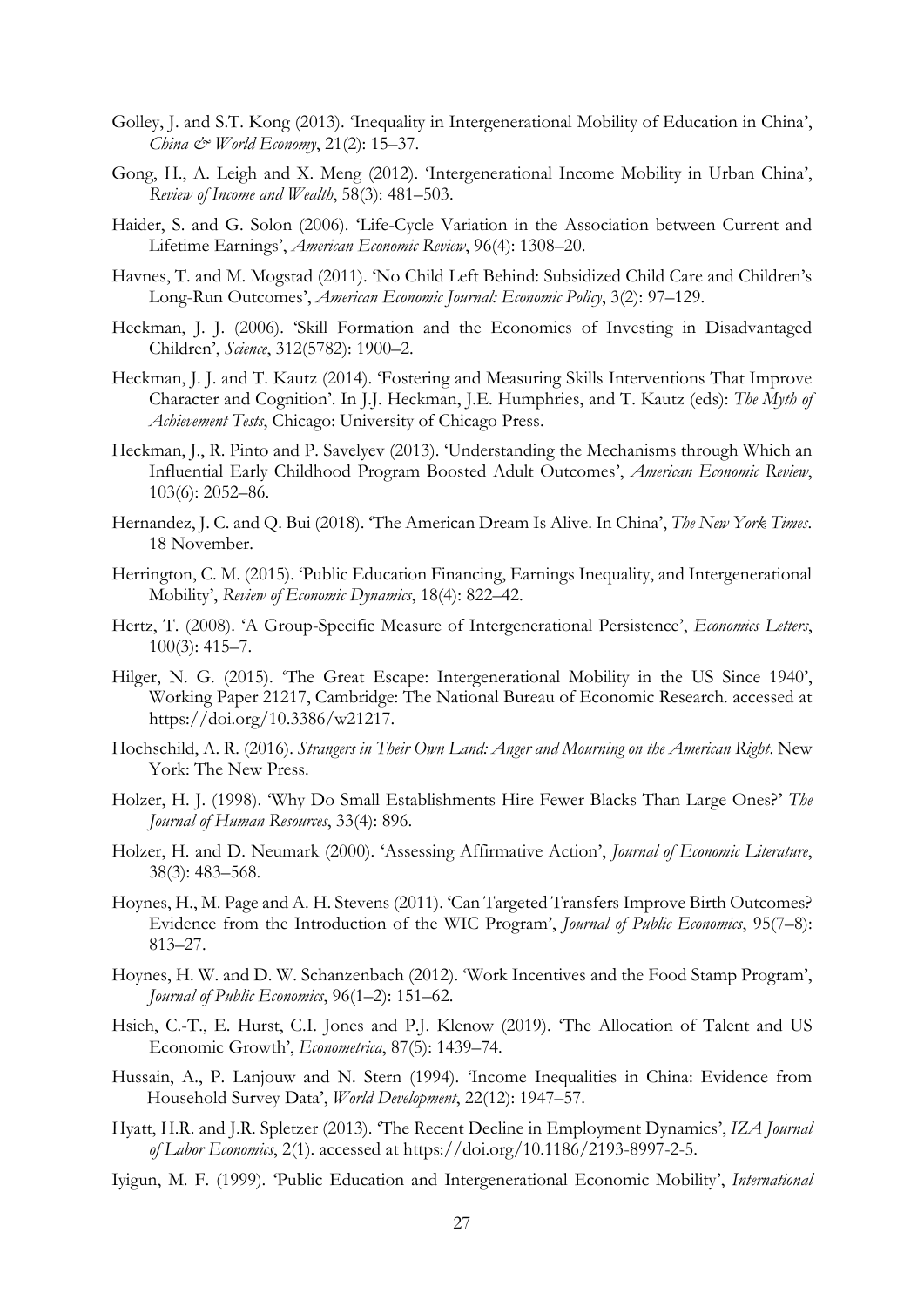*Economic Review*, 40(3): 697–710.

- Johnson, W.R. and D.A. Neal (1996). 'The Role of Premarket Factors in Black-White Wage Differences', *Journal of Political Economy*, 104(5): 869–95.
- Katz, L.F. and A.B. Krueger (2017). 'Documenting Decline in US Economic Mobility', *Science*, 356(6336): 382–3.
- Kearney, M. S. and P. B. Levine (2016). 'Income Inequality, Social Mobility, and the Decision to Drop Out of High School', *Brookings Papers on Economic Activity*, 2016 (SPRING): 333–96.
- Lang, K. and J. Y. K. Lehmann (2012). 'Racial Discrimination in the Labor Market: Theory and Empirics', *Journal of Economic Literature*, 50(4): 959–1006.
- Lee, C. I. and G. Solon (2009). 'Trends in Intergenerational Income Mobility', *Review of Economics and Statistics*, 91(4): 766–72.
- Li, S., T. Sicular and F. Tarp (2018). 'Inequality in China: Development, Transition, and Policy', WIDER Working Paper 174/2018, Helsinki: UNU-WIDER. Accessed at https://doi.org/10.35188/UNU-WIDER/2018/616-6.
- Li, H., J. Zhang and Y. Zhu (2008). 'The Quantity-Quality Trade-off of Children in a Developing Country: Identification using Chinese Twins', *Demography*, 45(1): 223–43.
- Lin, J.Y. and P. Liu (2008). 'Economic Development Strategy, Openness and Rural Poverty: A Framework and China's Experiences', In M. Nissanke and E. Thorbecke (eds) *Globalization and the Poor in Asia*. London: Palgrave Macmillan.
- Magnani, E. and R. Zhu (2015). 'Social Mobility and Inequality in Urban China: Understanding the Role of Intergenerational Transmission of Education', *Applied Economics*, 47(43): 4590– 606.
- Mayer, S.E. and L.M. Lopoo (2008). 'Government Spending and Intergenerational Mobility', *Journal of Public Economics*, 92(1–2): 139–58.
- McCormick, M.C., J. Brooks-Gunn, S.L. Buka, J. Goldman, J. Yu, M. Salganik, D.T. Scott, F.C. Bennett, L.L. Kay, J.C. Bernbaum, C.R. Bauer, C. Martin, E.R. Woods, A. Martin and P.H. Casey (2006). 'Early Intervention in Low Birth Weight Premature Infants: Results at 18 Years of Age for the Infant Health and Development Program', *Pediatrics*, 117(3): 771–80.
- Meng, X. and C. Yamauchi (2017). 'Children of Migrants: The Cumulative Impact of Parental Migration on Children's Education and Health Outcomes in China', *Demography*, 54(5): 1677– 714.
- Meyer, B. D. and D. T. Rosenbaum (2001). 'Welfare, the Earned Income Tax Credit, and the Labor Supply of Single Mothers', *The Quarterly Journal of Economics*, 116(3): 1063–114.
- Milanovic, B. (2015). 'Global Inequality of Opportunity: How Much of Our Income Is Determined by Where We Live?' *Review of Economics and Statistics*, 97(2): 452–60.
- Milanovic, B. (2020). 'How America and China Are Competing Over the Future of Capitalism', *Foreign Affairs*.
- Montalvo, J.G. and M. Ravallion (2010). 'The Pattern of Growth and Poverty Reduction in China', *Journal of Comparative Economics*, 38(1): 2–16.
- Mustafa Suleyman (2013). 'The Great Gatsby Curve: Don't Worry, Old Sport', *The Economist*.
- Narayan, A., R. Van der Weide, A. Cojocaru, C. Lakner, S. Redaelli, D. Gerszon Mahler, R.G.N. Ramasubbaiah and S. Thewissen (2018). 'Fair Progress?: Economic Mobility across Generations around the World', Washington DC: World Bank.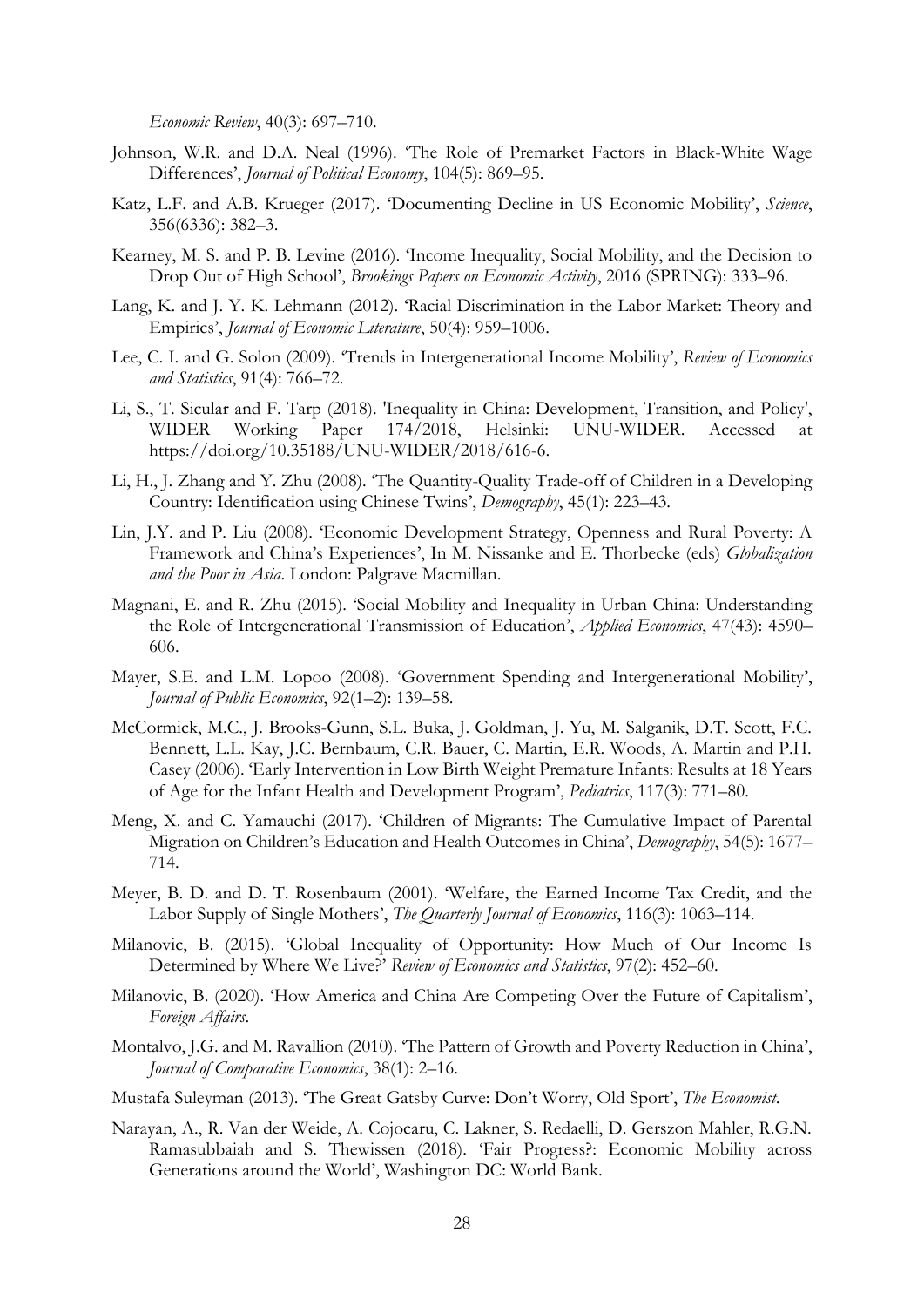- Nybom, M. and J. Stuhler (2016a). 'Biases in Standard Measures of Intergenerational Income Dependence', *Journal of Human Resources*, 52(3): 800–25.
- Nybom, M. and J. Stuhler (2016b). 'Heterogeneous Income Profiles and Lifecycle Bias in Intergenerational Mobility Estimation', *Journal of Human Resources*, 51(1): 239–68.
- O'Neill, J.E. and D.M. O'Neill (2006). 'What do Wage Differentials Tell About Labor Market Discrimination?', In S.W. Polachek, C. Chiswick, and H. Rapoport (eds) *Research in Labor Economics*, The Econom, vol. 24, Emerald Group Publishing Limited.
- Olds, D.L., H. Kitzman, C. Hanks, R. Cole, E. Anson, K. Sidora-Arcoleo, D.W. Luckey, C.R. Henderson, J. Holmberg, R.A. Tutt, A.J. Stevenson and J. Bondy (2007). 'Effects of Nurse Home Visiting on Maternal and Child Functioning: Age-9 Follow-up of a Randomized Trial', *Pediatrics*, 120(4): 832–45.
- Pérez-González, F. (2006). 'Inherited Control and Firm Performance', *American Economic Review*, 96(5): 1559–88.
- Piketty, T., L. Yang and G. Zucman (2019). 'Capital Accumulation, Private Property, and Rising Inequality in China, 1978–2015', *American Economic Review*, 109(7): 2469–96.
- Ravallion, M. (2009). 'Are There Lessons for Africa from China's Success Against Poverty?' *World Development*, 37(2): 303–13.
- Ravallion, M. and S. Chen (2007). 'China's (Uneven) Progress Against Poverty', *Journal of Development Economics*, 82 (1): 1–42.
- Reardon, S.F. and A. Owens (2014). '60 Years After *Brown* : Trends and Consequences of School Segregation', *Annual Review of Sociology*, 40(1): 199–218.
- Rosenzweig, M. R. and J. Zhang (2009). 'Do Population Control Policies Induce More Human Capital Investment? Twins, Birth Weight and China's 'One-Child' Policy', *Review of Economic Studies*, 76(3): 1149–74.
- Rossin-Slater, M. (2013). 'WIC in your neighborhood: New evidence on the impacts of geographic access to clinics', *Journal of Public Economics*, 102,: 51–69.
- Song, Z., K. Storesletten and F. Zilibotti (2011). 'Growing like China', *American Economic Review*, 101(1): 196–233.
- Stiglitz, J.E. (2015). 'The Origins of Inequality, and Policies to Contain It', *National Tax Journal*, 68(2): 425–48.
- Stiglitz, J.E. (2016). 'How to Restore Equitable and Sustainable Economic Growth in the US', *American Economic Review*, 106(5): 43–7.
- Stiglitz, J.E. (2018). 'From Manufacturing-Led Export Growth to a Twenty-First-Century Inclusive Growth Strategy: Explaining the Demise of a Successful Growth Model and What to Do about It.' WIDER Working Paper 176/2018, Helsinki: UNU-WIDER. Accessed at https://doi.org/10.35188/UNU-WIDER/2018/618-0.
- Uchida, Y. (2018). 'Education, Social Mobility, and the Mismatch of Talents', *Economic Theory*, 65(3): 575–607.
- van der Weide, R. and B. Milanovic (2018). 'Inequality is Bad for Growth of the Poor (but Not for That of the Rich)', *The World Bank Economic Review*, 32(3): 507–30.
- Wang, S.Y. (2013). 'Marriage Networks, Nepotism, and Labor Market Outcomes in China', *American Economic Journal: Applied Economics*, 5(3): 91–112.
- Wang, X. and J. Zhang (2018). 'Beyond the Quantity–Quality Tradeoff: Population Control Policy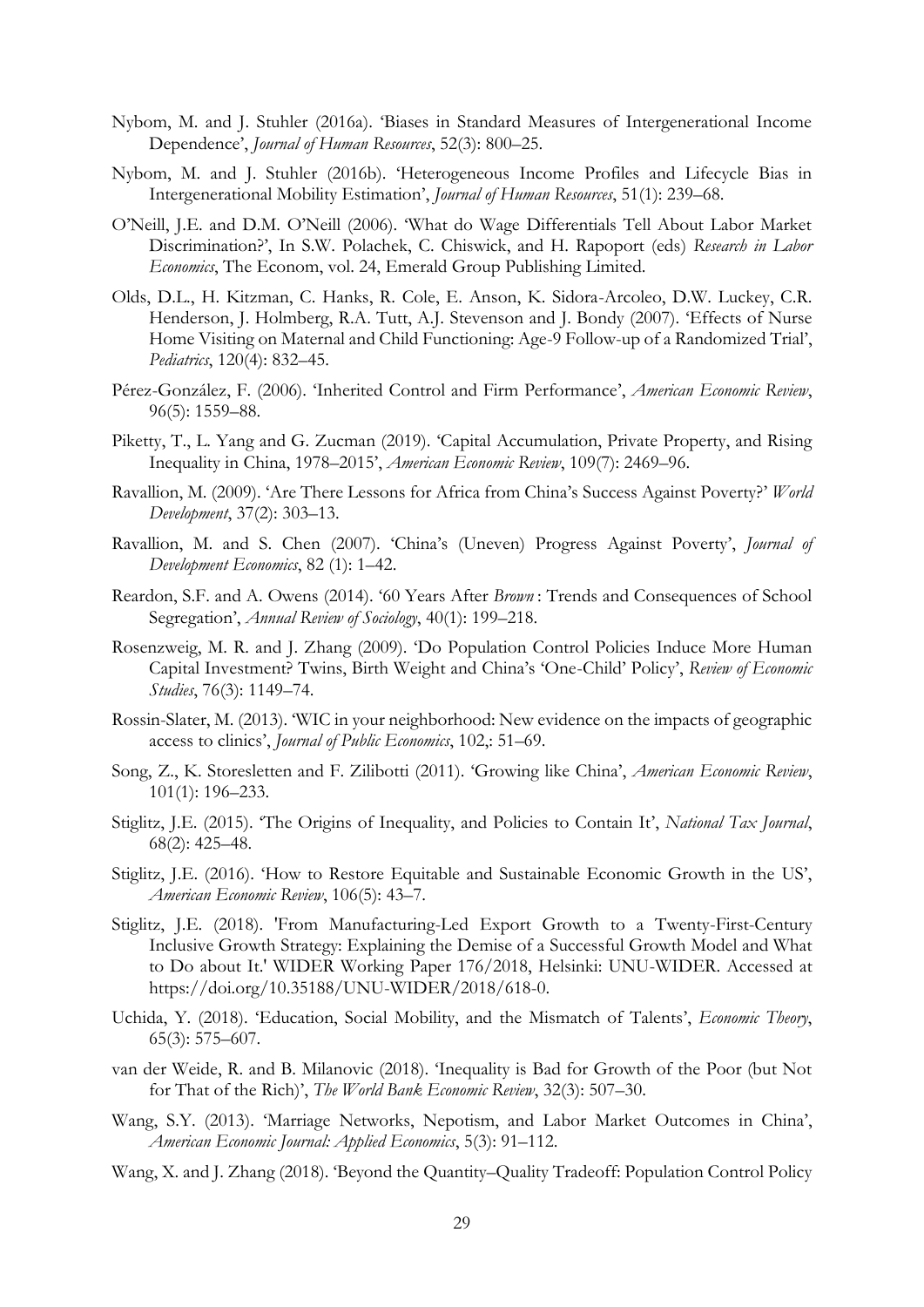and Human Capital Investment', *Journal of Development Economics*, 135: 222–34.

- Zhang, J. (2017). 'The Evolution of China's One-Child Policy and Its Effects on Family Outcomes', *Journal of Economic Perspectives*, 31(1): 141–60.
- Zhang, X. and G. Li (2003). 'Does *Guanxi* Matter to Nonfarm Employment?' *Journal of Comparative Economics*, 31(2): 315–31.
- Zhang, J., Y. Zhao, A. Park and X. Song (2005). 'Economic Returns to Schooling in Urban China, 1988 to 2001', *Journal of Comparative Economics*, 33(4): 730–52.
- Zhu, X. (2012). 'Understanding China's Growth: Past, Present, and Future', *Journal of Economic Perspectives*, 26(4): 103–24.
- Zilibotti, F. (2017). 'Growing and Slowing Down Like China', *Journal of the European Economic Association*, 15(5): 943–88.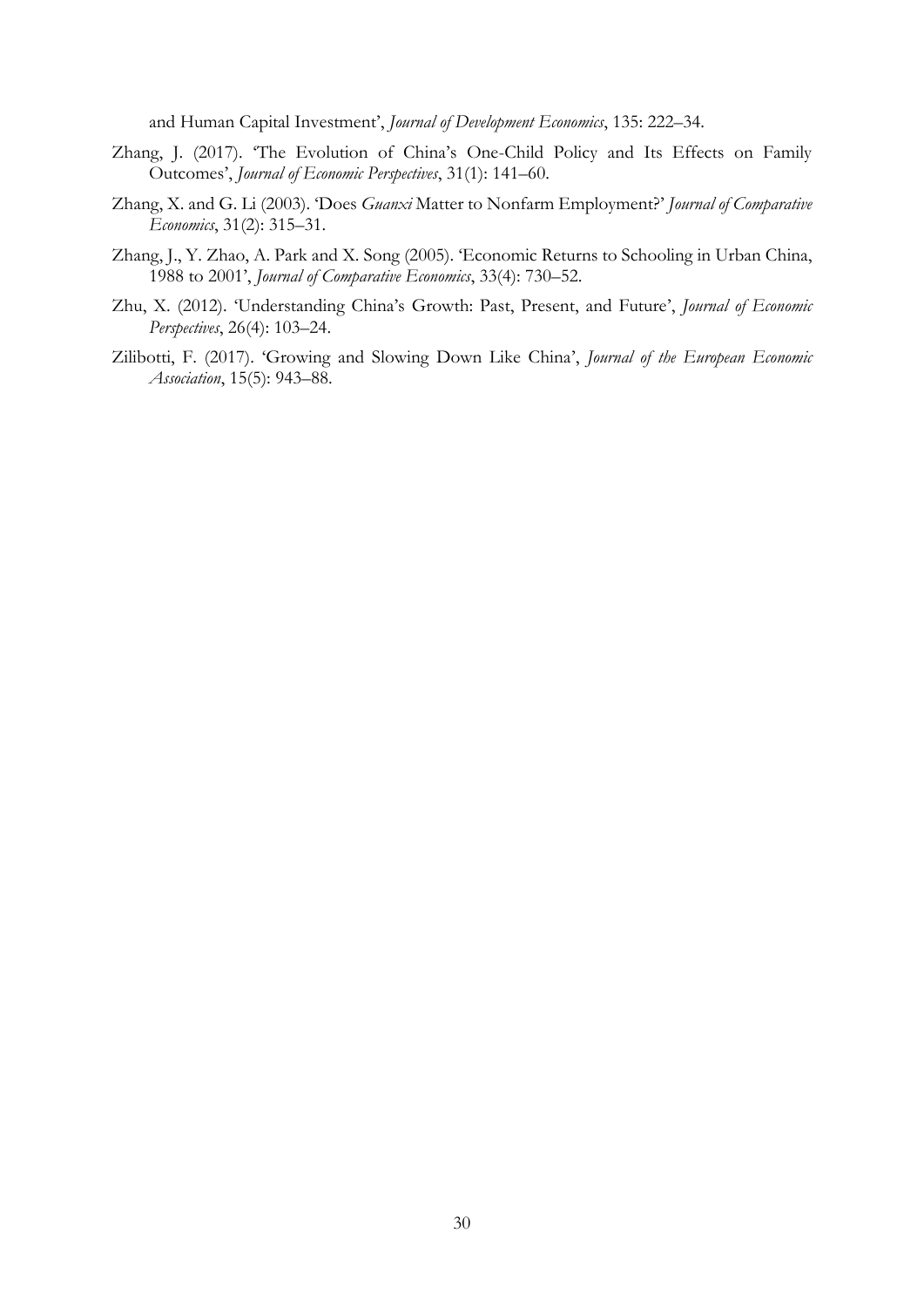#### **Appendix on the measurement of intergenerational income mobility**

The estimation of the income elasticity  $\hat{b}$  involves several challenges. The first challenge is that data on permanent incomes are rarely available. Surveys typically collect data on current income earned (over a certain reference period, such as over the last 12 months) and current wages. A commonly adopted solution is to evaluate wage earnings at a reference age; income earned around the age of 40 is found to provide a reasonable approximation to permanent income (Haider and Solon 2006).

Restricting the survey sample to individuals whose age is around the reference age severely reduces the number of observations that can be used for estimation, which poses a second challenge. This can be dealt with by accounting for age in the regression model, such that all income earners (between the age of 20 and 60, say) can be included in the regression analysis (Lee and Solon 2009). Because age is now part of the model,  $\beta_y$  can be evaluated at a choice of reference age. This still however denotes an approximation and hence does not fully resolve the life-cycle bias problem, see e.g. Nybom and Stuhler (2016a, 2016b).

The third challenge is that retrospective data on incomes of parents of adults is almost never available from surveys interviewing those adults — for good reason as it is unreasonable to expect survey respondents to recall their parents' income from decades ago. While in some cases, data on parental earnings can be extracted from long panel surveys, these are but rare exceptions. If such data are in fact available, then  $\beta_{\nu}$  can be estimated by means of ordinary least squares (OLS). Retrospective data on education and age (and sometimes occupation) of parents are more common and used in this study. These parental characteristics can be used to predict parental earnings, which can then be used as an instrument in the intergenerational earnings regression. This approach, which is referred to as two-sample two-stage least squares (TSTSLS), involves the following steps (see e.g. Björklund and Jäntti (1997): (i) estimate an income equation from an older sample that is representative of the current population of parents when they were younger (a sample of 'pseudo-parents'), (ii) use the estimated model coefficients (i.e. returns to education and experience) to predict parent income earnings at reference age using the retrospective data on the age and education of the parents as predictors, and (iii) regress offspring earnings at reference age on predicted parent earnings at reference age.

Formally, the income equation that accounts for age of the respondent (pseudo-parent) takes the following form:

$$
y_{P,i} = a_P + \gamma S_{P,i} + \sum_{k} \alpha_{P,k} (A_{P,i} - \bar{A})^k + \sum_{k} \tau_{P,k} (A_{P,i} - \bar{A})^k S_{P,i} + e_{P,i},
$$

where  $S_{P,i}$  denotes education of the respondent (either years of schooling or a vector indicating grade completed),  $A_{P,i}$  and  $\overline{A}$  denote age of the respondent and a choice of reference age respectively, and  $\gamma$  denotes the coefficient of interest ( $\alpha_{P,k}$  and  $\tau_{P,k}$  are also estimated but do not feature in the prediction of parental earnings). The degree of the polynomial of age is set by the modeler and may vary with the number of observations available for the regression (larger number of observations allow for higher degree polynomials). In the present analysis, a second-degree polynomial is used. Since the polynomial equals zero for  $A_{P,i} = \overline{A}$ , predicted earnings at the reference age solves:  $\hat{y}_{P,i} = \hat{a}_P + \hat{y} S_{P,i}$ . Note that  $\hat{a}_P$  may be omitted as it will get absorbed by the intercept in the intergenerational earnings regression. Given this predictor of parental income, an estimate of intergenerational persistence in earnings  $(\beta_{\nu})$  can be obtained by means of the following TSTSLS regression: